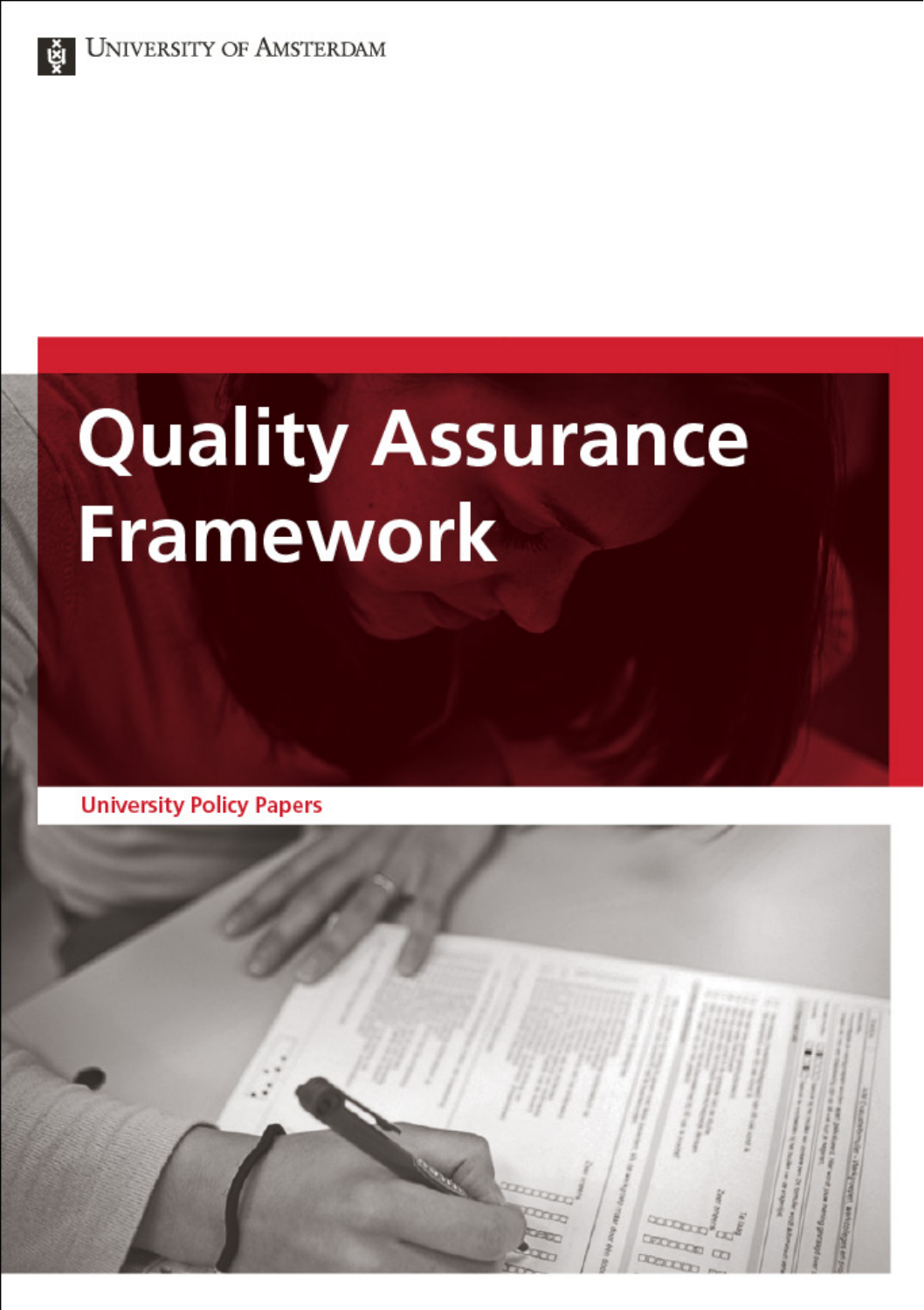*Disclaimer:* This translation is provided for information purposes only. In the event of a difference of interpretation, the original Dutch version of this document is binding.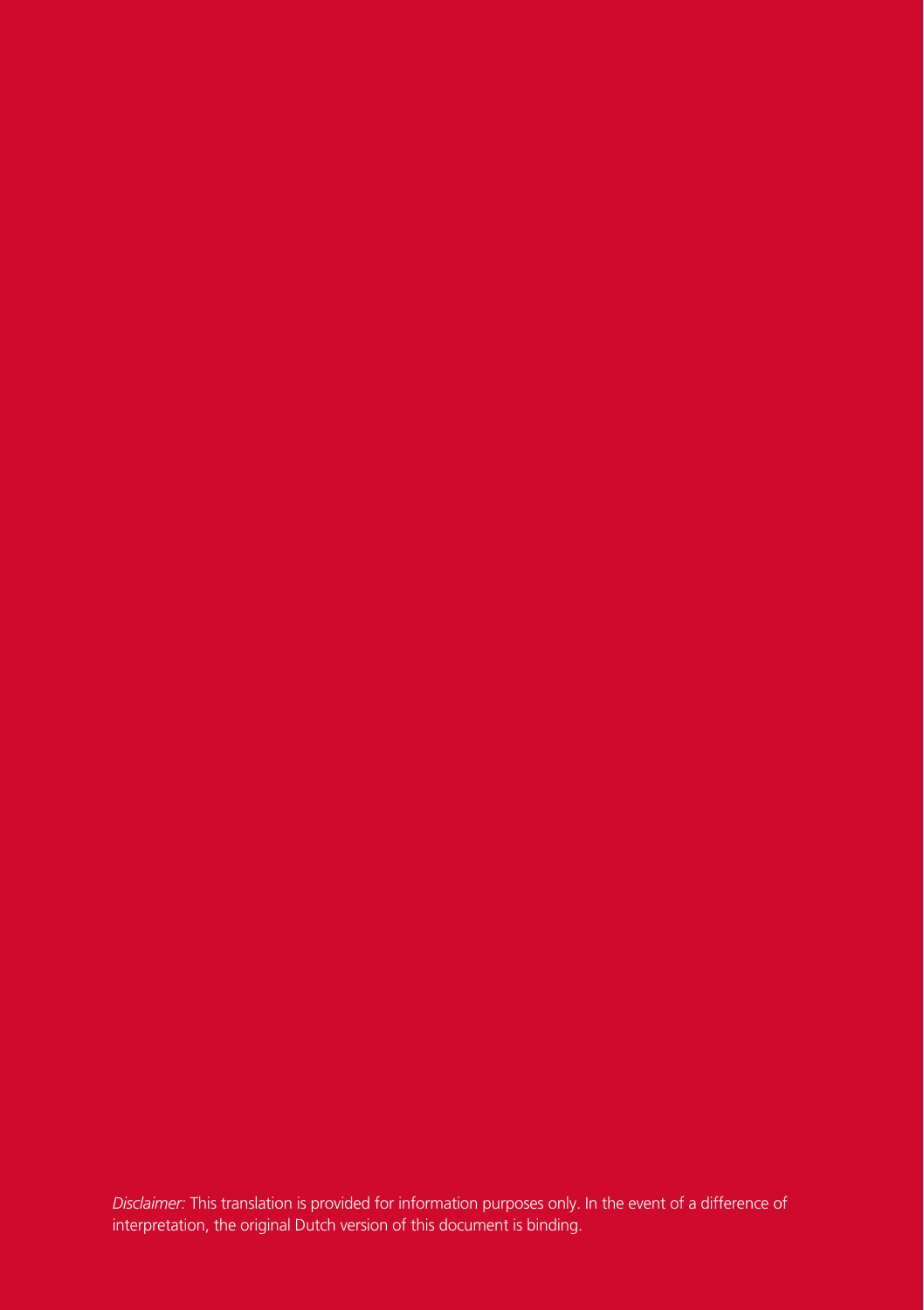# **Contents**

| 2. The quality assurance system |                                                               |
|---------------------------------|---------------------------------------------------------------|
| 2.1.                            | Why quality assurance?                                        |
| 2.2.                            | The quality assurance system at the UvA                       |
|                                 | 2.2.1. Continuous improvement: the Plan-Do-Check-Act cycle    |
|                                 | 2.2.2. Quality assurance: integrated, systematic, transparent |
|                                 | and coherent                                                  |
| 2.3.                            | The relationship between quality assurance and accreditation  |
|                                 | 2.3.1. Level of ambition                                      |
|                                 | 3. The PDCA cycle at different levels                         |
| 3.1.                            | Course (curriculum component)                                 |
| 3.2.                            | Degree programme                                              |
| 3.3.                            | <b>College or Graduate School</b>                             |
|                                 | 3.4. Faculty                                                  |
| 3.5.                            | Institution                                                   |
|                                 | 4. Other stakeholders in the quality assurance of education   |
|                                 | 4.1. Board of Studies                                         |
|                                 | 4.2. Examinations Board                                       |
|                                 | 4.3. Representative advisory bodies                           |
|                                 | 4.4. Advisory committees                                      |
|                                 | 4.4.1. Senate                                                 |
|                                 | 4.4.2. University Committee on Education (UCO)                |
|                                 | 4.5. Involvement of alumni and the professional field         |
| 4.6.                            | <b>Supervisory Board</b>                                      |
|                                 | 5. Monitoring the quality assurance system                    |
| 5.1.                            | External controls: the accreditation system                   |
| 5.2.                            | Internal controls: policy monitoring of specific aspects      |
|                                 | 6. What quality assurance should safeguard                    |
| 6.1.                            | Quality of the degree programme                               |
|                                 | 6.1.1. Objectives and learning outcomes                       |
|                                 | 6.1.2. Curriculum                                             |
|                                 | 6.1.3. Level attained and study success rates                 |
|                                 | 6.1.4. Quality of intake                                      |
|                                 | 6.2. Staff                                                    |
| 6.3.                            | <b>Teaching facilities</b>                                    |
|                                 | 6.3.1. Academic student counselling                           |
|                                 | 6.3.2. Teaching support                                       |
|                                 | 6.3.3. Material facilities                                    |
|                                 | 1. Introduction                                               |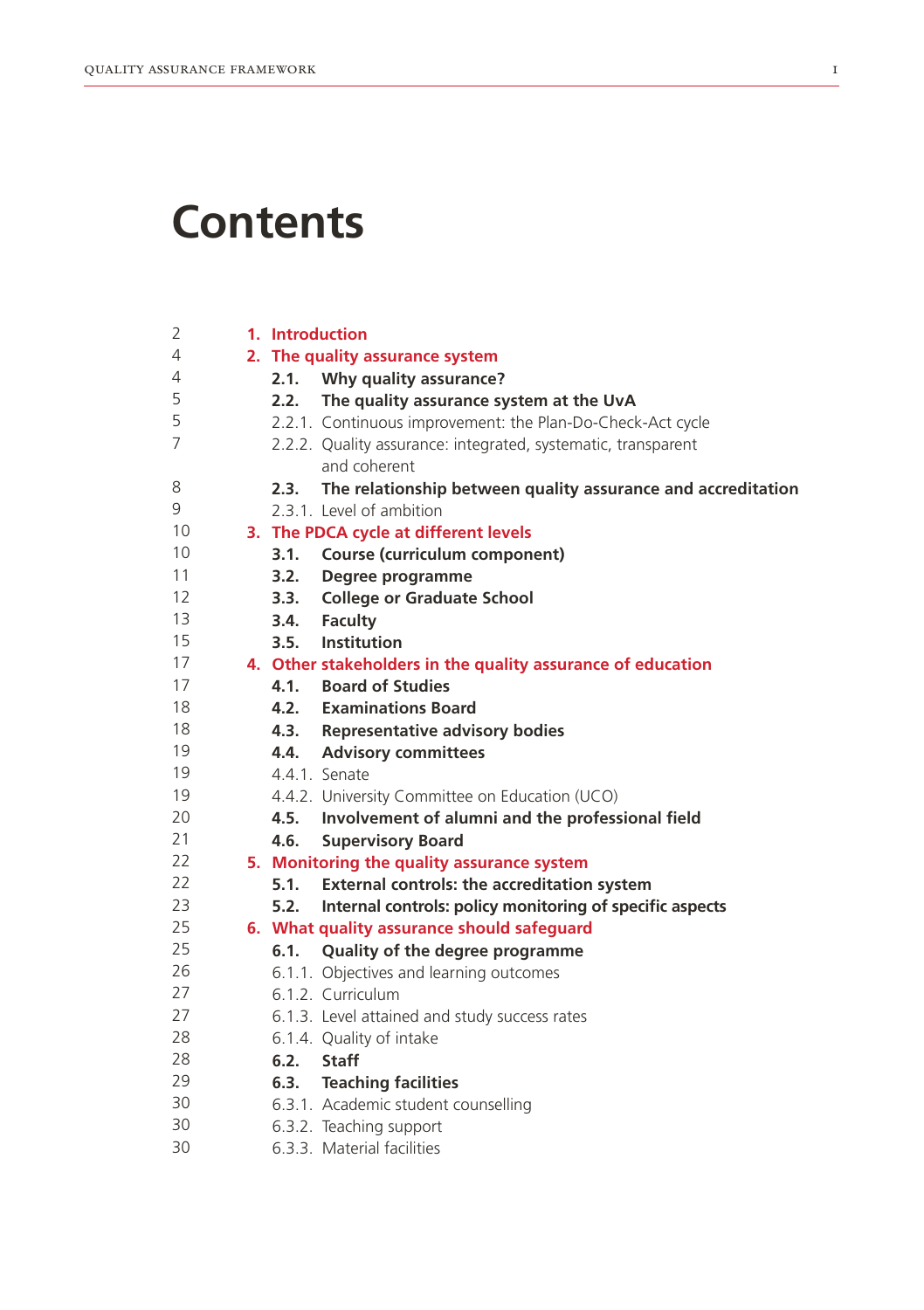### **Introduction 1.**

Working on improving the quality of education is an ongoing focus at the University of Amsterdam (UvA). To ensure that improvement occurs systematically, the principles of a quality assurance system were set out in the Internal Quality Assurance Framework in 1999. This Framework was modified in subsequent years following the introduction of the accreditation system in 2003 and various internal audits that looked at the application of the Plan-Do-Check-Act cycle. Changes to the accreditation legislation as of 1 January 2011 and the establishment of a new *Strategic Plan* for the period 2011-2014 provided the immediate impetus for a further update of the quality policy and the quality assurance system.

Under the new legislation, the Accreditation Organisation of the Netherlands and Flanders (NVAO) gives institutions the opportunity to apply for an institutional audit. The UvA applied to take part in an institutional audit in February 2011. Under such an audit, the NVAO checks whether an institution has implemented a quality assurance system that will guarantee the quality of the degree programmes offered. The key question is therefore: 'Is the institution in control?' This key question is broken down into a further five questions:

- 1. What is the vision of the institution regarding the quality of the education it provides?
- 2. How does the institution intend to realise this vision?
- 3. How does the institution measure the degree to which this vision is realised?
- 4. How is the institution working towards effecting improvements?
- 5. Who is responsible for what?

For the UvA, this essentially means the following. The Executive Board determines the vision, together with relevant policy frameworks. The faculty then formulates policy in line with this vision. The educational institute works out the details of this policy. The various processes and procedures at the course and degree programme level must ultimately all fall within this policy. The above five questions therefore suggest a cyclical quality assurance system at the different levels (from institution to degree programme), making it possible to guarantee quality at the programme level.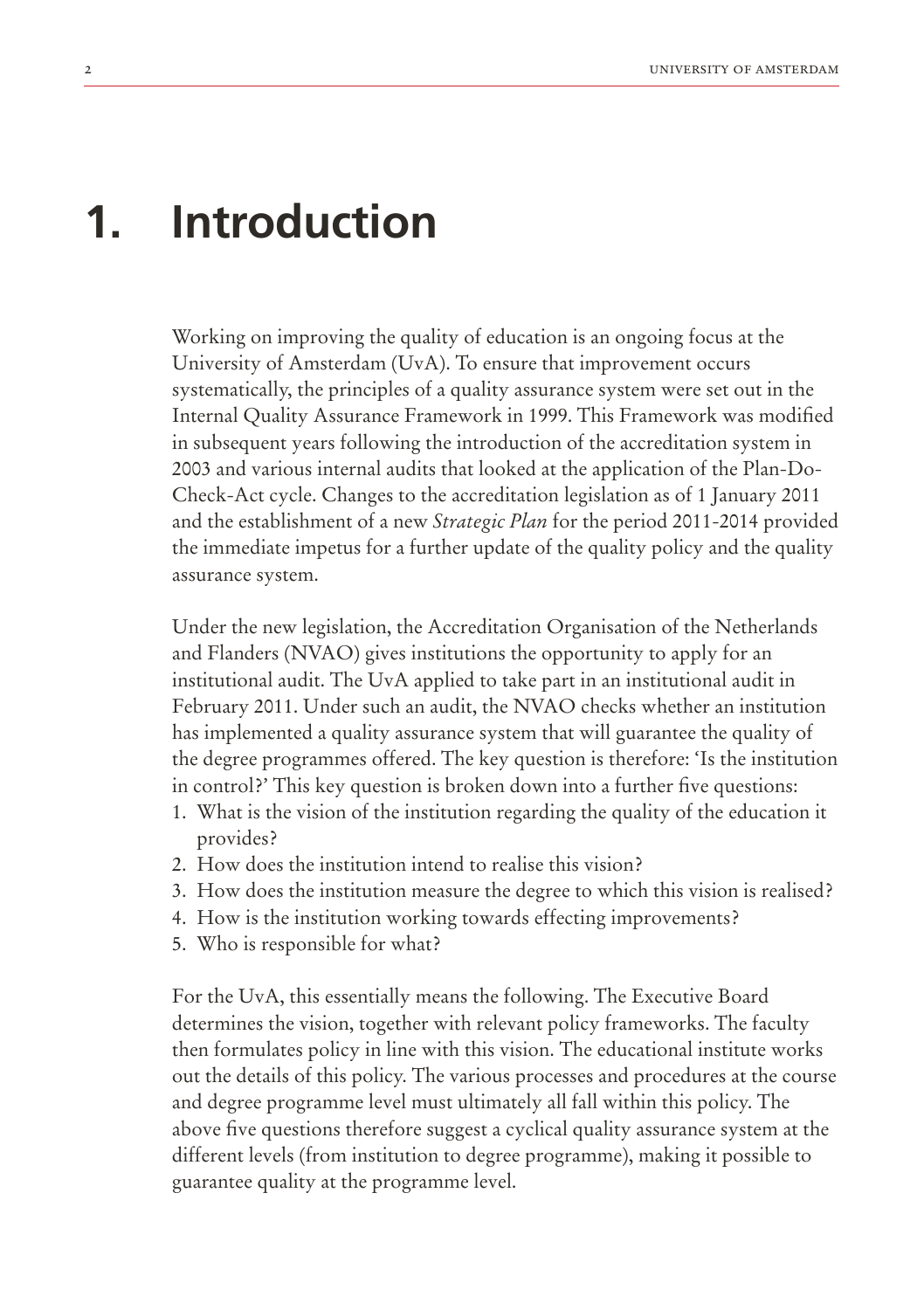This Framework again sets out the quality policy of the UvA. There have been no changes to the principles of the quality policy and the desired quality assurance system vis-à-vis the quality policy formulated in 1999, 2004 and 2006. However, the wording has been made more precise and has been modified on several points to reflect the new context.

This policy paper starts by describing the Plan-Do-Check-Act cycle (Section 2) and how this is organised at the level of course, degree programme, College or Graduate School, faculty and the institution as a whole (Section 3). Section 4 outlines the role of the various bodies involved in quality assurance, such as the Boards of Studies and the Examinations Boards. Section 5 explores the safeguards of the quality assurance system itself. Quality assurance can only lead to quality improvement if it focuses on substantive issues – namely, degree programmes, staff and facilities. The final section (Section 6) therefore takes a closer look at the specific forms that quality assurance may take in these areas.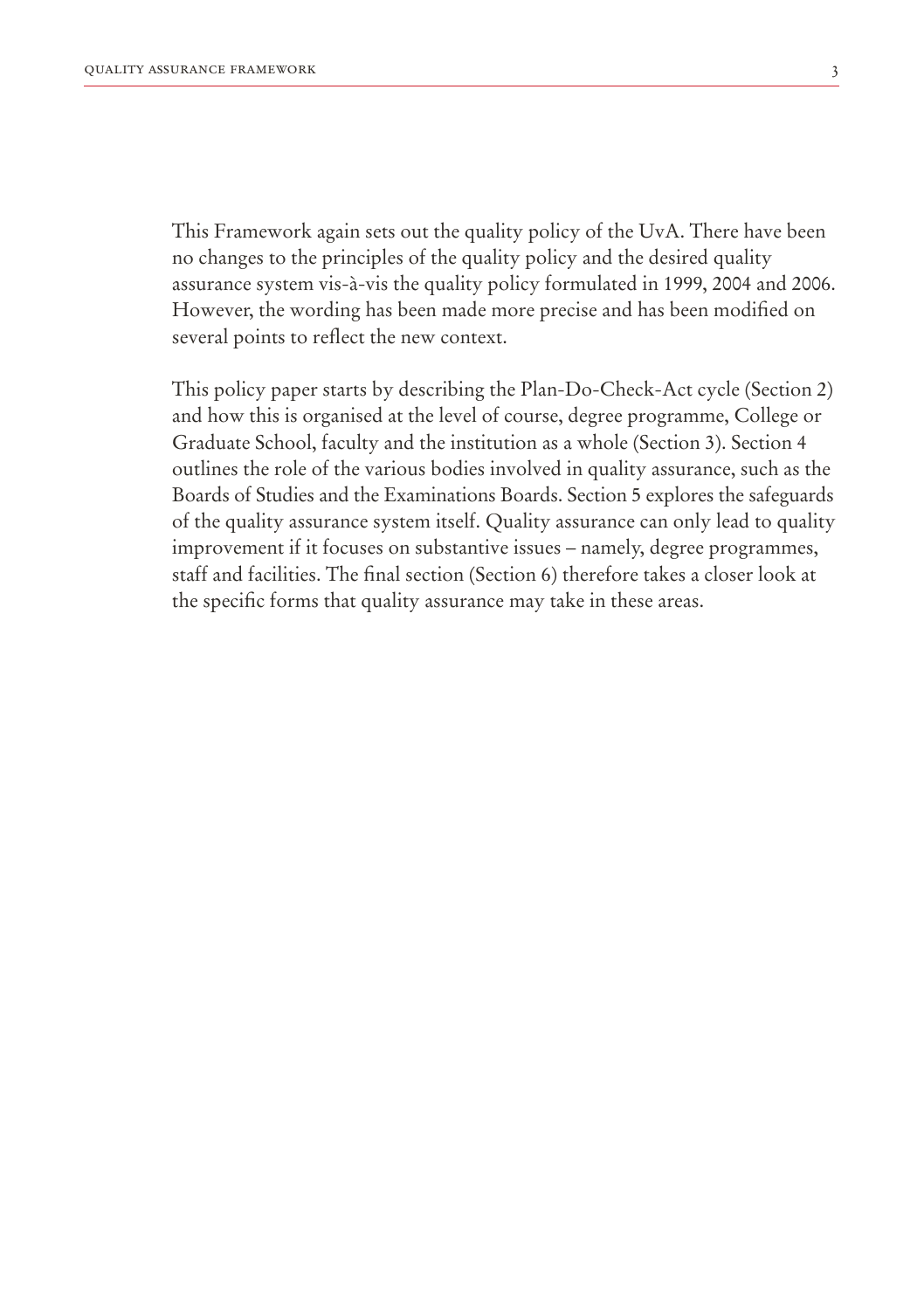# **2. The quality assurance system**

#### **Why quality assurance? 2.1.**

An institution employs integrated quality assurance in order to make improvements to the education it provides. It does so primarily because of a desire to satisfy its own quality standards, but also because this is required by outside parties. Improvements firstly target the primary process (the degree programmes). However, these programmes do not stand alone; their quality is in part determined by related factors (strategic policy, staffing policy, the way teaching is organised, the deployment of resources). Improvements should therefore also target the organisation as a whole. To do so in a systematic, robust and coherent manner, the institution needs a quality system that allows it to continuously monitor, ensure and improve the quality of its programmes.

Quality assurance begins by asking two fundamental questions:

- 1. Are we doing the right things?
- 2. Are we doing these things in the right way?

The first question relates to defining the quality that an institution seeks to achieve, while the second involves establishing the quality that has been achieved. These questions in turn generate a further three questions:

- 3. How do we know this? (measurement and accountability)
- 4. Do others feel the same? (external validation)
- 5. What do we do with this knowledge? (consolidation or improvement)

Or, put differently: 'The institution says what it does, then demonstrates that it does what it says.'

An institution uses the quality assurance system to systematically establish the answers to these questions. It is important to point out that a quality assurance system is not an end in itself, but rather a means to an end. An institution only needs to establish those matters that will enable it to run smoothly and achieve its stated goals. This is what makes an institution transparent.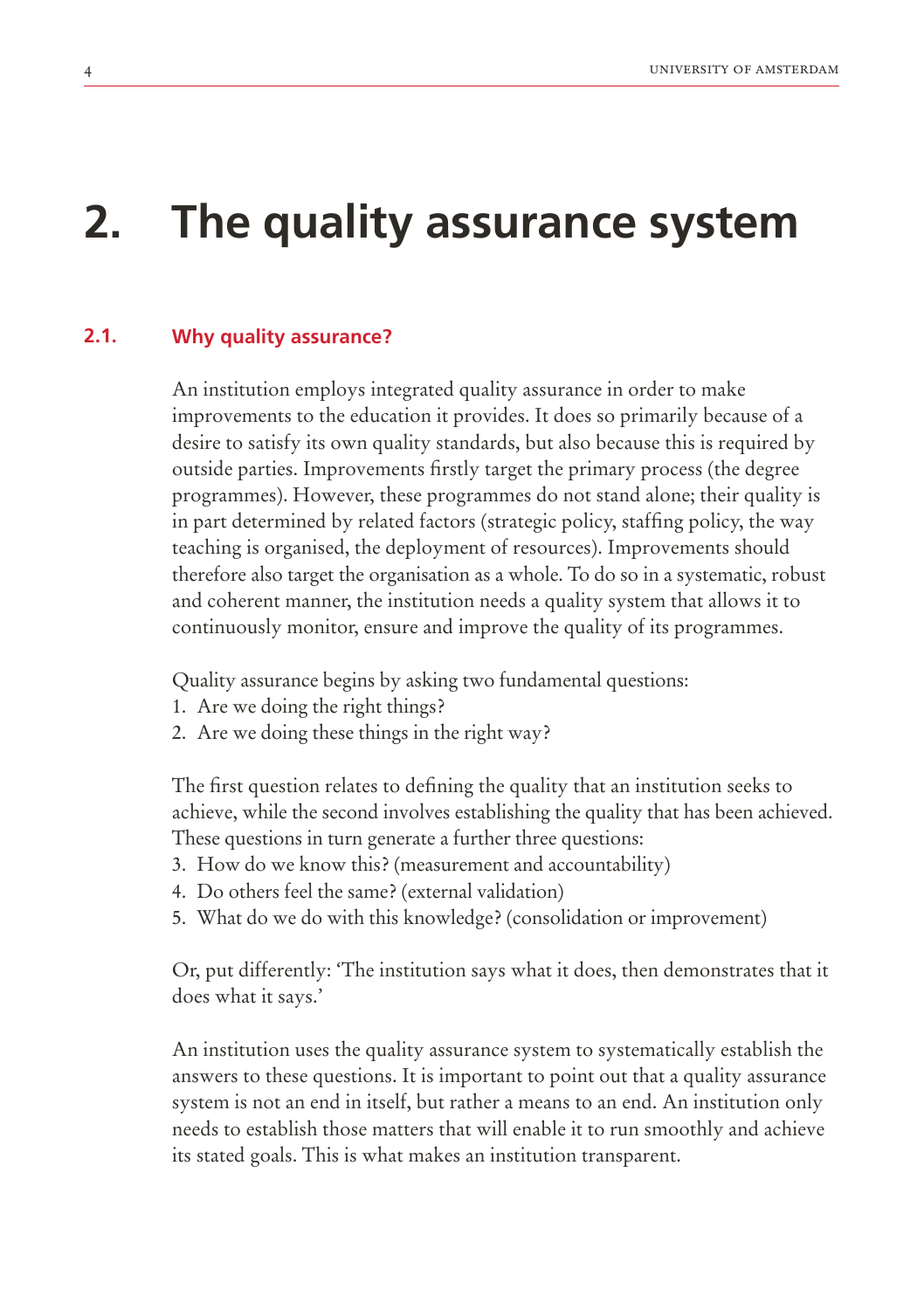The above suggests that a well-functioning quality assurance system will produce a high-quality product, in this case 'education'. This link can be made because quality is a dynamic concept. Education needs to keep pace with changing circumstances inside and outside the university. In other words, the focus here is not on a product with a static form of quality, but on a process for delivering high quality.

### **Quality assurance and quality**

In its accreditation system framework, the Accreditation Organisation of the Netherlands and Flanders (NVAO) describes the relationship between quality assurance and quality as follows:

*The object of the institutional quality assurance assessment is to determine whether the board of an institution has implemented an effective quality assurance system, based on its vision of the quality of the education provided, which enables it to quarantee the quality of the programmes offered.*

#### **The quality assurance system at the UvA 2.2.**

#### **Continuous improvement: the Plan-Do-Check-Act cycle 2.2.1.**

In organisations that apply quality assurance, continuous improvement of quality is key. This process of continuous improvement is reflected in Deming's improvement cycle, known as the Plan-Do-Check-Act or PDCA cycle. A systematic PDCA approach leads to quality control, quality assurance and quality improvement, as shown in Figure 1 on page 6.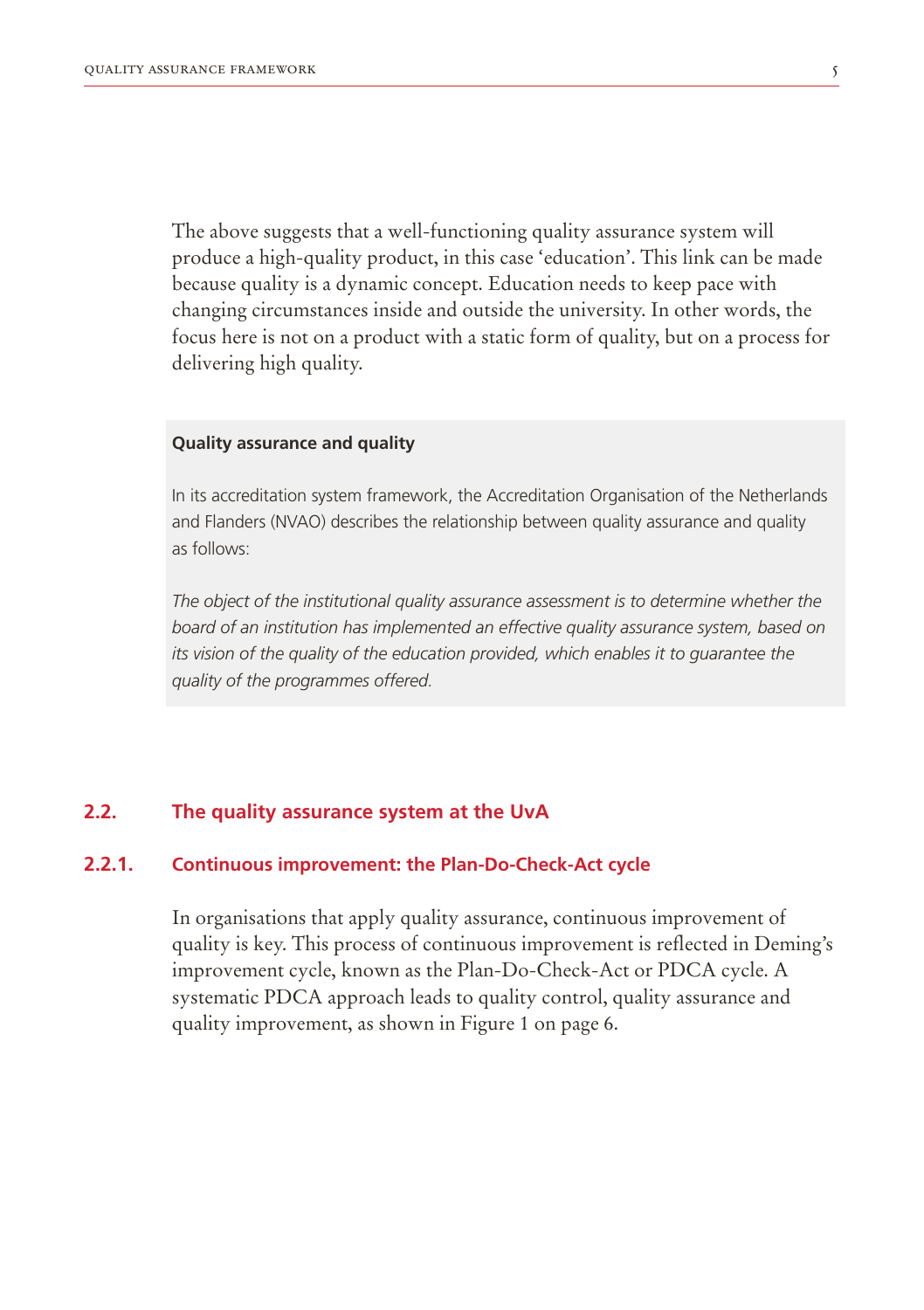

**Figure 1.** The PDCA cycle: progressing through the different stages of the cycle should lead to continuous improvement.

The cycle involves the following four steps:

- 1. *Plan:* establish direction and ambitions, develop and work out the details of policy in accordance with objectives, and plan activities based on a systematic analysis of the environment and the available resources
- 2. *Do:* implement the planned activities
- 3. *Check:* evaluate the implementation, measure the results, critically reflect on the results and compare the outcomes with the stated goals
- 4. *Act:* draw conclusions and formulate points for improvement, modify plans where necessary and/or formulate objectives for the period ahead. Once the objective has been achieved, it is important to safeguard the policy, in which case the A stands for *Adapt*.

For a smooth progression through the PDCA cycle, objectives need to be worded as specifically as possible and plans/improvement plans drawn up in such a way as to leave no doubt about how they should be implemented. The *Plan* stage should state how the results will be evaluated in the *Check* stage. The aim here is to make it possible to retrospectively identify the cause of any disappointing results and then to implement concrete improvement measures.

Each organisational level at the UvA (university, faculty, College or Graduate School, degree programme, course) has its own PDCA cycle (see also Section 3).

To ensure quality improvement, the full cycle must be implemented at each of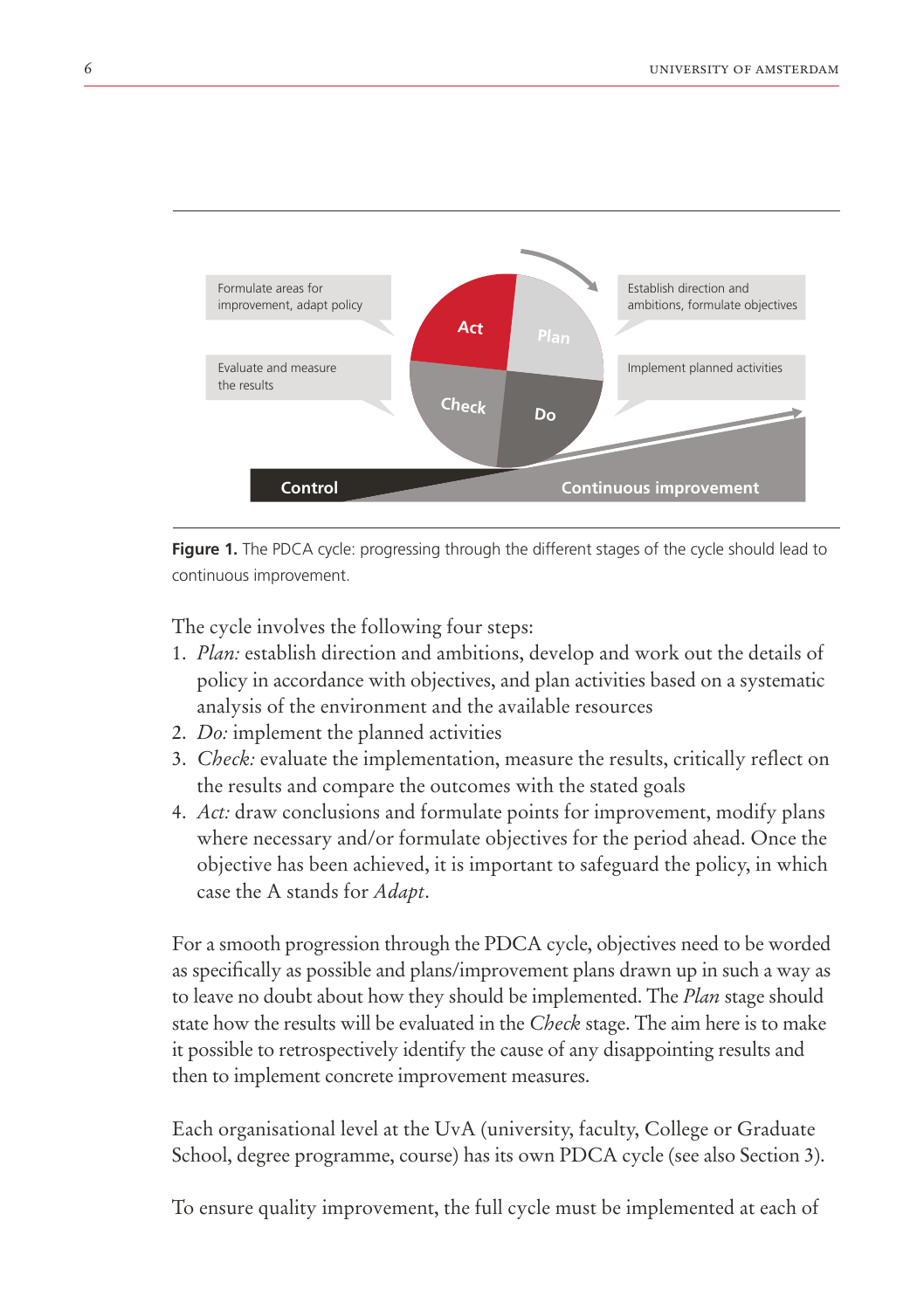these organisational levels. For effective results, there must be a clear coherence between the policies at the different levels. Under the accreditation scheme introduced in January 2011, this element of coherence plays a much greater role than under the previous system. The institutional audit (also known as the 'institutional quality assurance assessment') uses audit trails relating to particular aspects to check how the institution's vision is translated into the individual degree programmes. Examples of audit trails are internationalisation and assessment policy. This does not mean that every degree programme has to interpret internationalisation or assessment policy in the same way, but their interpretation must dovetail with policy frameworks established at the central level.



#### **Quality assurance: integrated, systematic, transparent and coherent 2.2.2.**

Quality assurance will function in an integrated, systematic, transparent and coherent manner, provided:

- 1. *All aspects of the quality of the programmes offered are addressed coherently as part of quality assurance*. The NVAO frameworks for an institutional audit and for degree programme assessments serve as points of reference.
- 2. *A link is made between activities undertaken at the different levels with respect to the quality of the programmes offered and improving the quality of these programmes*. A prerequisite for this is a clear division of responsibilities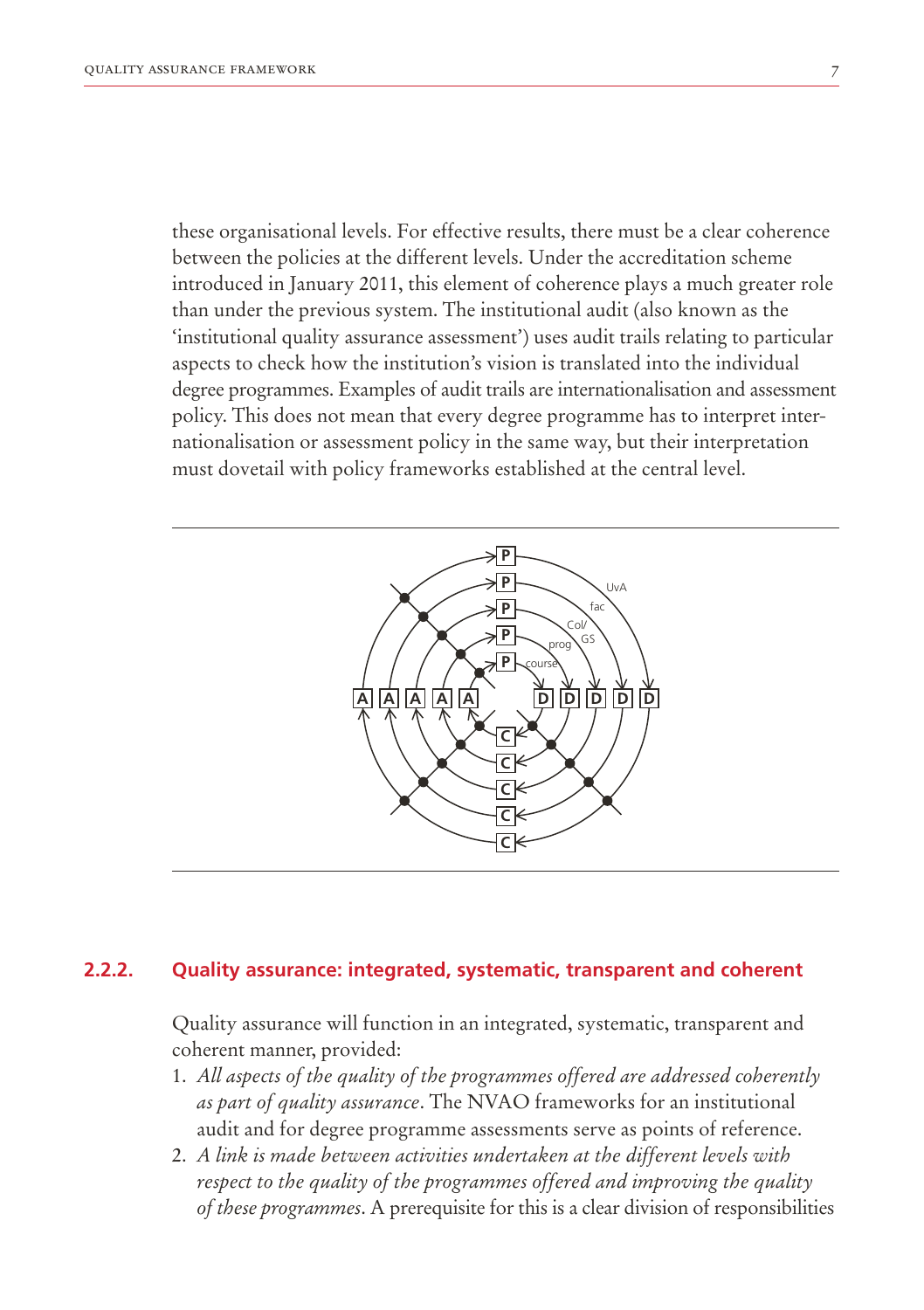between the different management levels with regard to the quality of the programmes. The connection between quality assurance activities at these levels can be improved through a set of agreements regarding the form of communication (plans and reports).

- 3. *Transparent procedures are adopted at all levels in accordance with the PDCA cycle.* This will prevent an ad hoc approach in which targets and criteria are constantly shifting, thus making it difficult in retrospect to establish unequivocally whether the intended outcomes have been achieved.
- 4. *Where possible, agreements regarding implementing quality assurance activities are clearly laid down*, for example in a quality handbook or evaluation plan.

#### **The relationship between quality assurance and accreditation 2.3.**

*Quality assurance* is entirely the responsibility and property of the University of Amsterdam, and, within the university, of the faculties, Colleges and Schools and degree programmes. At each level, ambitions are articulated, goals are identified, processes are established and assessments are made as to where improvements are needed. When external stakeholders are involved (such as employers, alumni, advisory councils), decisions are also made at each level about where, when and how improvement measures should be deployed, on the basis of measurements or judgements.

*Accreditation* is a one-off evaluation by an external party (NVAO) that periodically appraises the institution and degree programmes in terms of level of ambition, organisation of processes and results. At the institutional level, this mainly involves the institution's vision on teaching and learning, how this translates into the degree programmes, and the quality assurance system. At the degree programme level, it entails the ambitions and objectives of the degree programme, how the programme is organised and the achieved learning outcomes. This evaluation has binding consequences (either immediately or following a so-called 'recovery period'). If the institutional audit produces a negative result, the institution loses the right to have its degree programmes accredited through the limited programme assessment framework. If the assessment of a degree programme produces a negative judgement, the right to funding and the recognition of the associated qualification expires.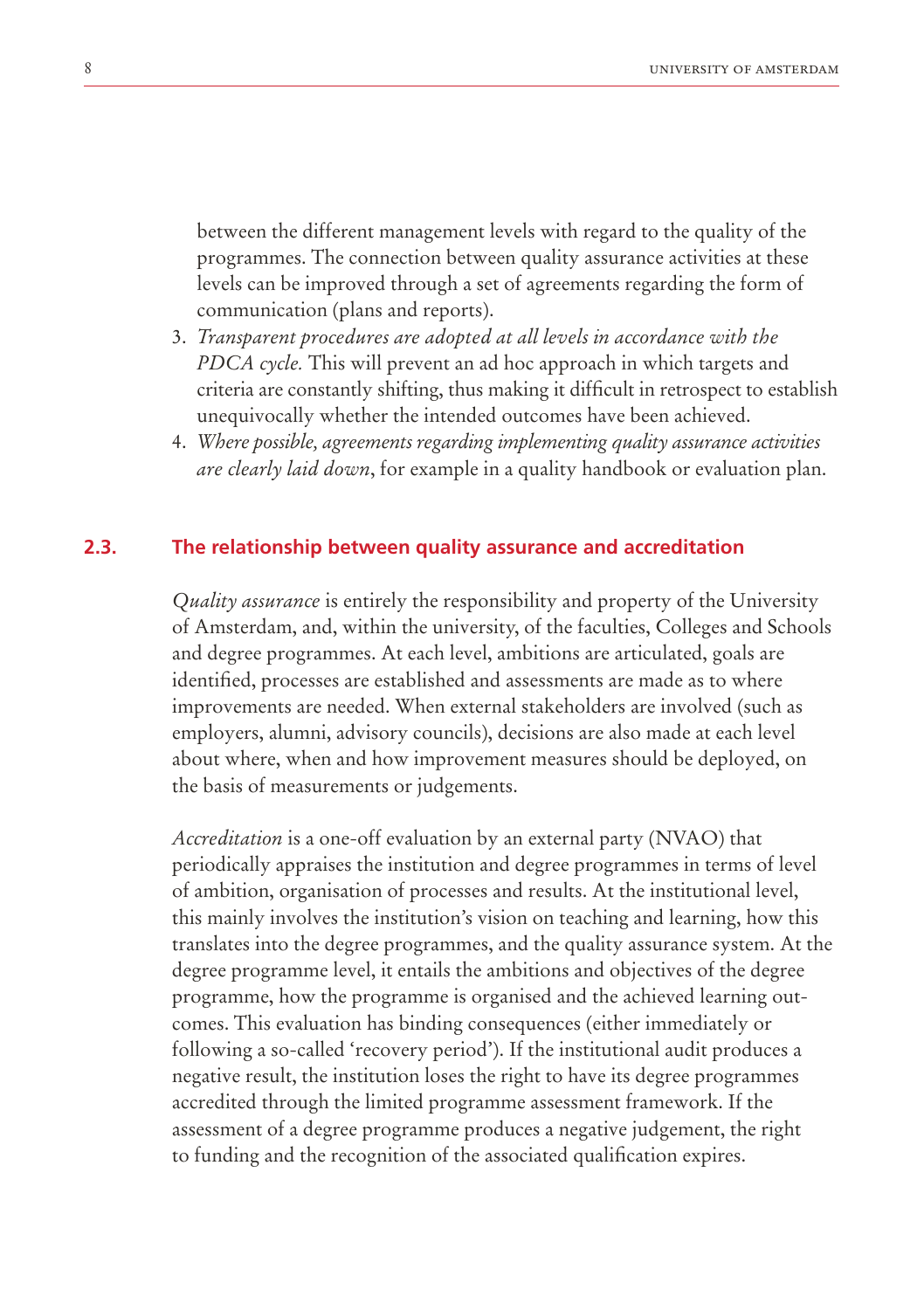#### **Level of ambition 2.3.1.**

The quality criteria that the UvA and its degree programmes set for themselves must at least satisfy the strategic objectives and vision of the UvA and the requirements laid down by law or in the accreditation framework. The ambition level of the UvA is outlined in the *Strategic Plan,* the *Vision on Teaching and Learning*, covenants and the resulting policy frameworks. These ambitions are translated through to the level of the degree programmes. Additional objectives arising from agreements with third parties may also be formulated at the programme level or per discipline, such as specific requirements set by the professional field (e.g. dentistry, medicine, law).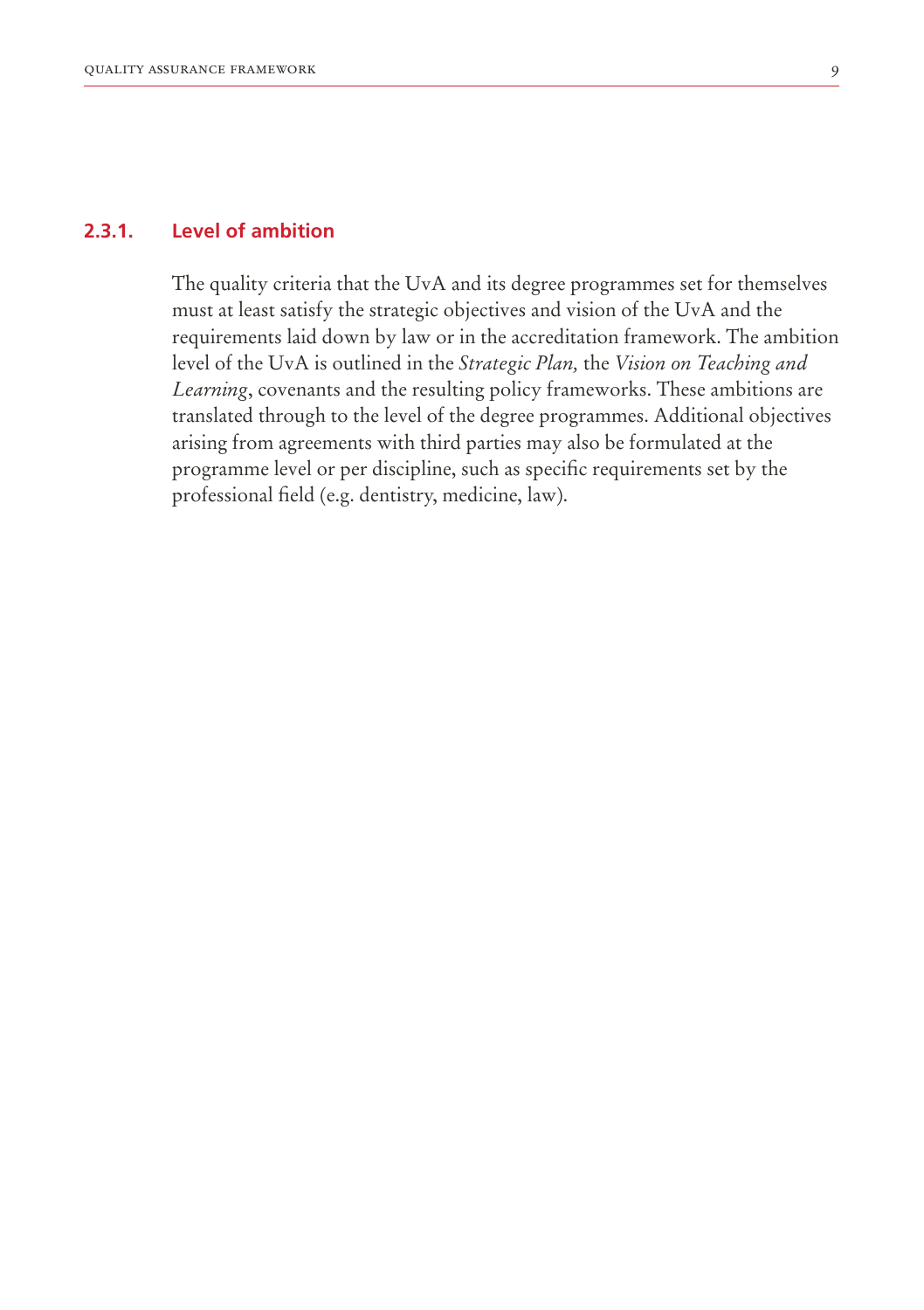# **3. The PDCA cycle at different levels**

Each organisational level within an institution has at least one Plan-Do-Check-Act (PDCA) cycle of its own. This section describes this cycle in more detail for each level. It also sets out for each level where the final responsibility lies for implementing the relevant cycle and what these responsibilities involve in broad terms. Alongside the final responsibilities mentioned in this section for each level, various bodies are involved in the quality assurance of education. These will be discussed in Section 4.

The Dutch Higher Education and Research Act (WHW) and the institutional management and administration regulations broadly stipulate how the institution's structure is arranged and the division of responsibilities. They also state who at the various levels carries final responsibility for the quality of education and quality assurance with respect to the programmes. How the responsibilities and partial responsibilities are defined for each level must be described in the quality handbooks (*kwaliteitshandboeken*) of the Colleges and Schools.

#### **Course (curriculum component) 3.1.**



The smallest entity to which the quality assurance cycle is applied is the individual curriculum component (a course, work placement, thesis, etc.). Lecturers are involved in quality assurance as teachers and because of their subject matter and pedagogical expertise. Lecturers or course coordinators are responsible for the content, design and delivery of the module within the frameworks of the curriculum, the educational aim and the organisational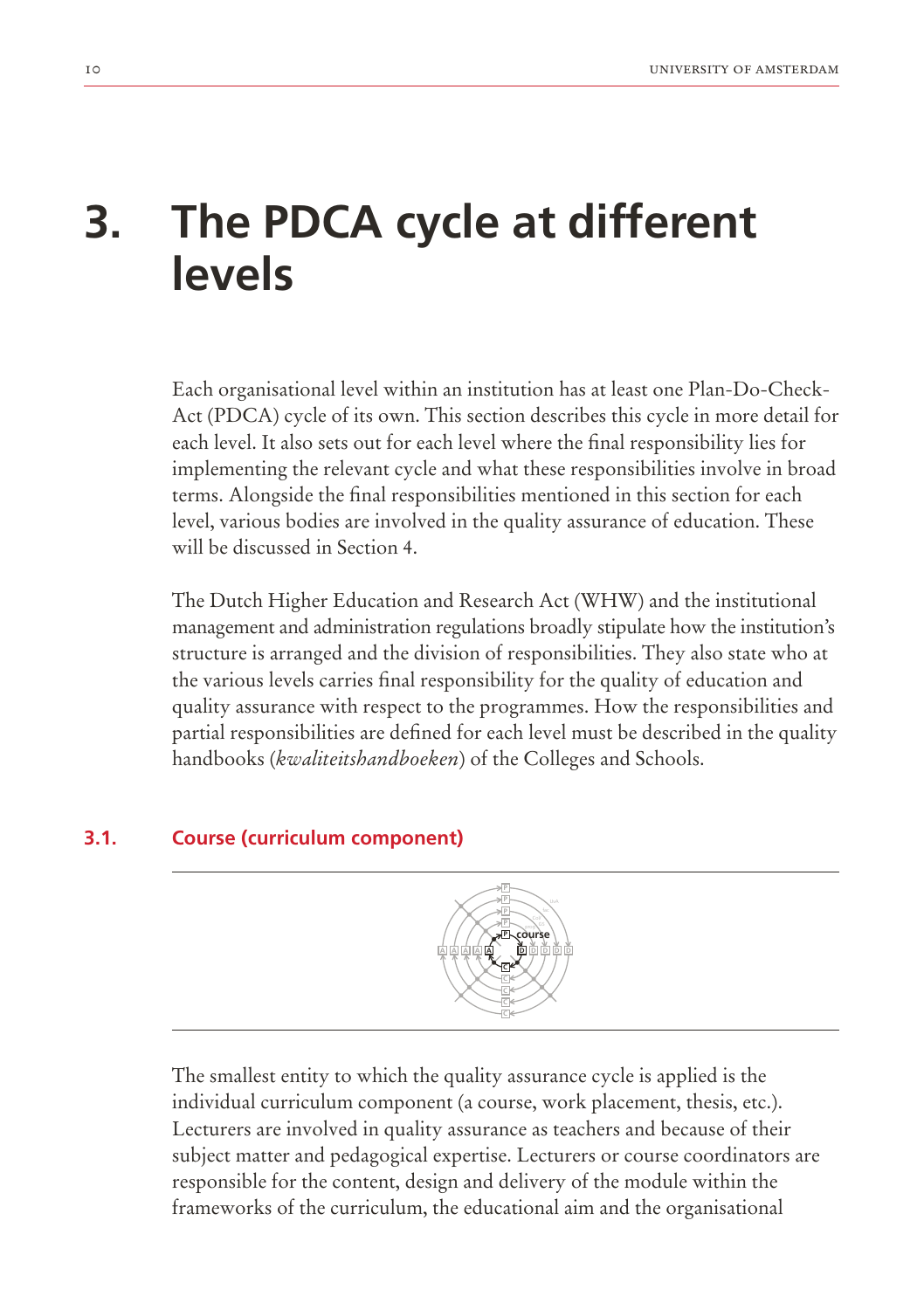context of the degree programme, and for supervising students (in terms of content) during teaching delivery. They ensure the quality of the programme by coordinating and evaluating the various curriculum components within the programme with other lecturers (and students). Lecturers make adjustments to the component on the basis of the evaluation results, incorporating advice from the Board of Studies, if any.1

In terms of the PDCA cycle, the person who carries final responsibility for a curriculum component is responsible for:

- Plan: formulating the learning outcomes for the component and the design and assessment of the curriculum component
- Do: implementing the curriculum component
- Check: checking the course evaluation and advice, if any, from the Board of Studies
- Act: adapting the component in accordance with possible advice from the Board of Studies

#### **Degree programme 3.2.**



A degree programme in fact has two PDCA cycles. One is an annual cycle, where an assessment is made of whether the programme has a coherent curriculum and a feasible study load. This assessment is largely carried out on the basis of course, year and curriculum evaluations. The other cycle is less strictly defined in terms of time, but involves a periodic assessment of whether the programme satisfies the UvA quality standard and educates its students to the appropriate level by testing this level (learning outcomes) against international standards and the requirements of the professional field. Among the

<sup>&</sup>lt;sup>1</sup> 'Evaluation' refers to all forms of evaluation (written evaluations, panel discussions, etc).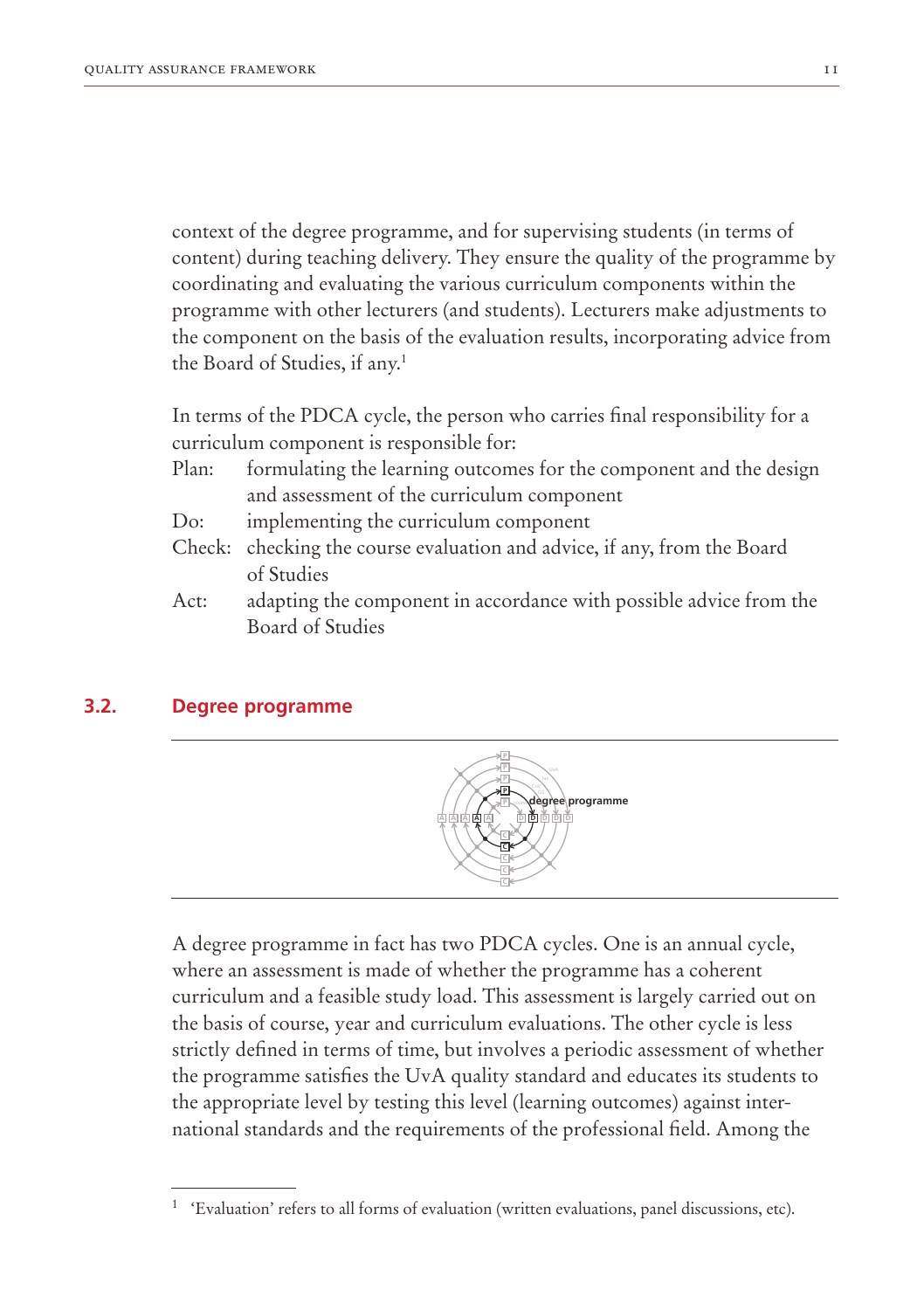instruments used to gauge this are the results of the curriculum evaluations made by students and lecturers, the student satisfaction monitor, the views of alumni and the professional field, and national and international benchmarking of degree programmes.2

The programme director is responsible for the structure and quality of the programme. This includes responsibility for the accreditation of the programme once every six years. To this end, the programme director liaises with lecturers, students and the Board of Studies.

In terms of the PDCA cycle, these responsibilities can be translated as follows: Plan: formulating learning outcomes and designing the programme, resulting in approved Teaching and Examination Regulations (OERs) Do: implementing the curriculum Check: checking curriculum evaluations, the student satisfaction monitor, alumni, professional field, benchmarking Act: adapting the curriculum

#### **College or Graduate School 3.3.**



The College or Graduate School is the entity within the UvA where central and faculty policy is translated into the degree programmes. The PDCA cycle of the College or Graduate School is primarily concerned with the quality of the programmes and with monitoring the range of programmes on offer in the light of external developments (faculty, university, government policy).3

Section 6 looks more closely at ways in which a degree programme can shape quality assurance at the programme level.

<sup>&</sup>lt;sup>3</sup> For the Graduate Schools, this includes the teaching within the PhD programmes.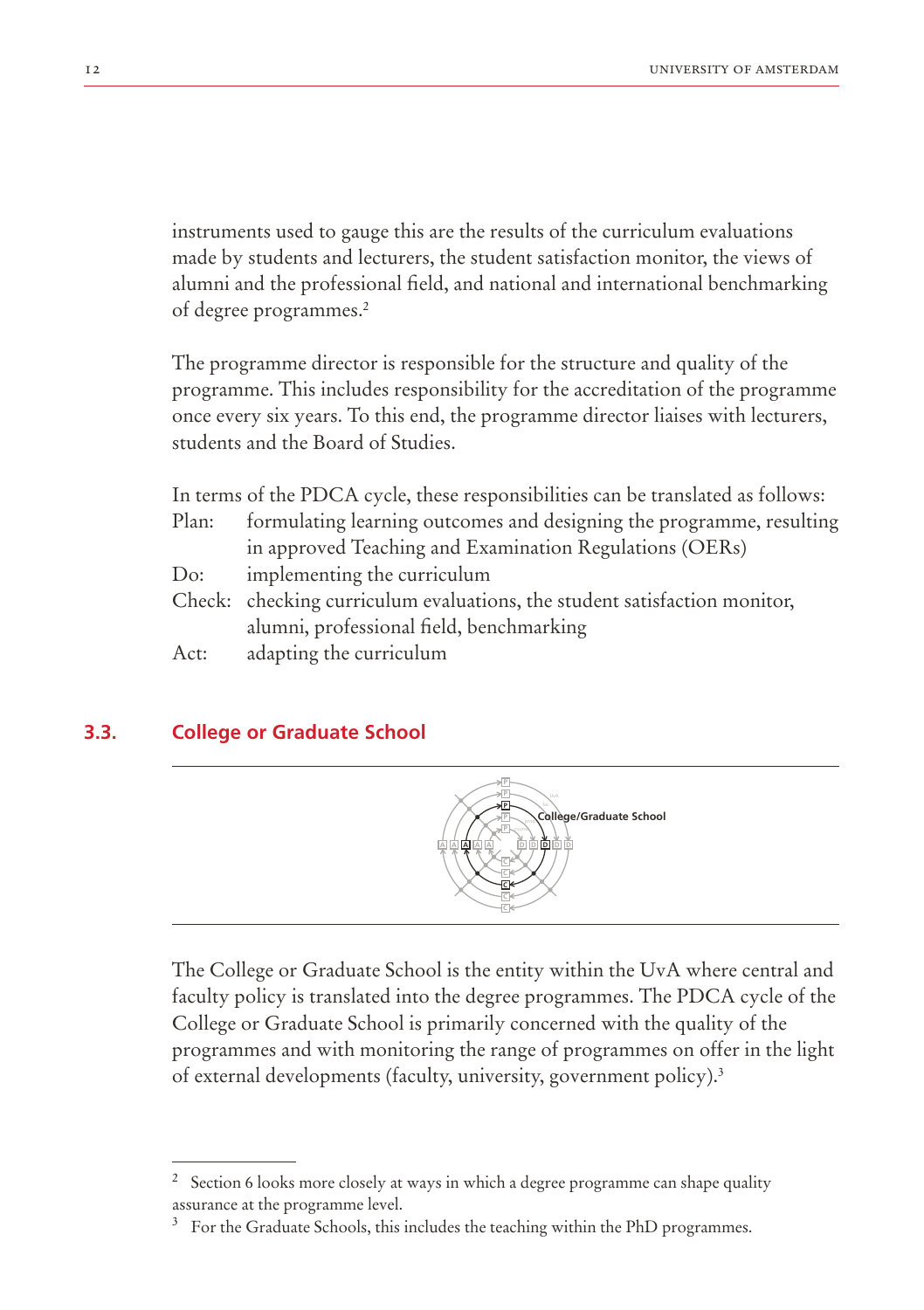The director of the College or Graduate School (*onderwijsdirecteur*) is the link between the degree programmes and the rest of the organisation, both within the faculty (department, research institute, dean) and within the institution (shared service units, other Colleges and Schools and, where appropriate, central staff and the Executive Board) and is therefore responsible for aligning the range of degree programmes with internal and external developments. Within the frameworks of the UvA's *Vision on Teaching and Learning* and the covenant, the director of the College or Graduate School draws up an annual teaching plan for his or her College or School. The results achieved and the improvement plans are set out in an annual report on education (*onderwijsjaarverslag*), which is discussed by the dean and College or Graduate School director.

In terms of the PDCA cycle, these responsibilities entail:

- Plan: drawing up an annual teaching plan
- Do: implementing the annual teaching plan, deciding which lecturers will deliver the teaching
- Check: checking the annual report on education, the student satisfaction monitor, annual consultations (*jaargesprekken*) with lecturers (via the department chair)
- Act: adapting the annual plan and staffing

#### **Faculty 3.4.**



The main PDCA cycle for quality assurance at the faculty level is the four-year covenant cycle. The faculty establishes, funds and facilitates faculty policy, as well as the strategy that serves as a framework for the Colleges and Graduate Schools. This policy is aligned with institutional policy via the Covenant with the Executive Board. Within the four-year covenant cycle there is an annual cycle to monitor progress on the themes and objectives set out in the Covenant. Monitoring occurs through the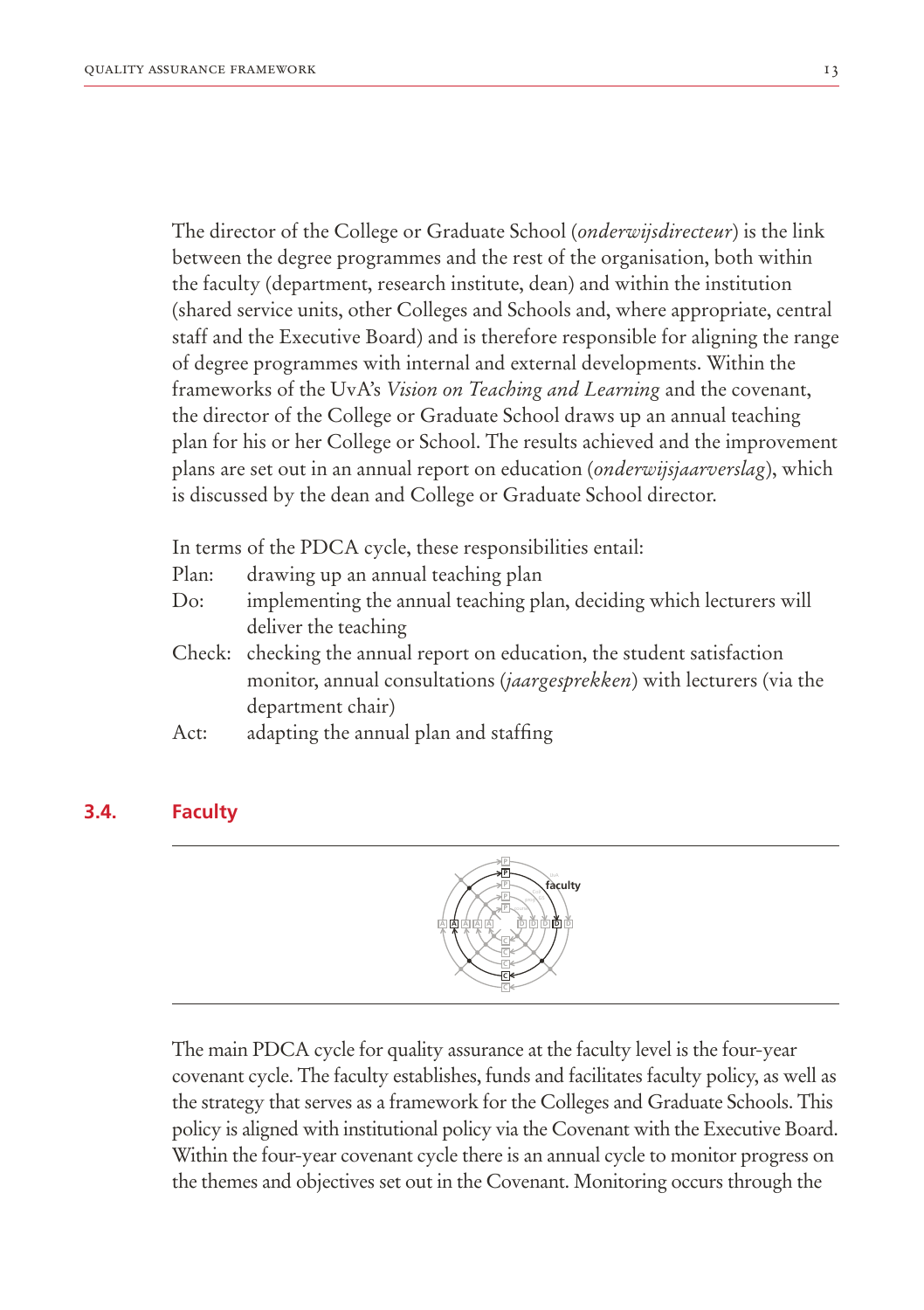Periodic Executive Council and Executive Council meetings on the one hand and the annual plans and reports of the Colleges and Graduate Schools on the other.

The dean of a faculty is charged with the general management of the faculty and is responsible for the programmes, research, staff and resources in his/her faculty. This includes responsibility for shaping cooperation between College and Graduate School directors, research directors, department chairs and, where applicable, heads of teaching service centres. It is precisely at this level that the link between organisational aspects (staffing policy, operational management, IT policy) and quality of education is so important.

Quality assurance at the faculty level also receives secondary support through the financial PDCA cycle (planning & control). The budget, the four-monthly reports (In Control Memorandums, or ICMs) and the directors' reports are also expected to link quality objectives and resources. Through this linkage the cycle can function as a secondary quality safeguard. Wherever possible, financial and non-financial planning and reporting are carried out in conjunction with each other.

In terms of the PDCA cycle, this means:

| Plan:  | drawing up the covenant, setting frameworks for annual plans of the        |
|--------|----------------------------------------------------------------------------|
|        | Colleges and Graduate Schools                                              |
| Do:    | translating the covenant into the Colleges and Graduate Schools            |
|        | through an annual plan, and establishing the Teaching and Examination      |
|        | Regulations and budgets for the Colleges and Graduate Schools              |
| Check: | checking the faculty annual report (including key performance indicators), |
|        | Periodic Executive Council meetings, management reports, student           |
|        | satisfaction monitor, staff monitor, complaints (if any), annual reports   |
|        | on education from the Colleges and Graduate Schools                        |
| Act:   | adapting policy following advice from the University Committee on          |
|        | Education (UCO) based on discussion of the annual report; agreeing a       |
|        | new covenant once every four years                                         |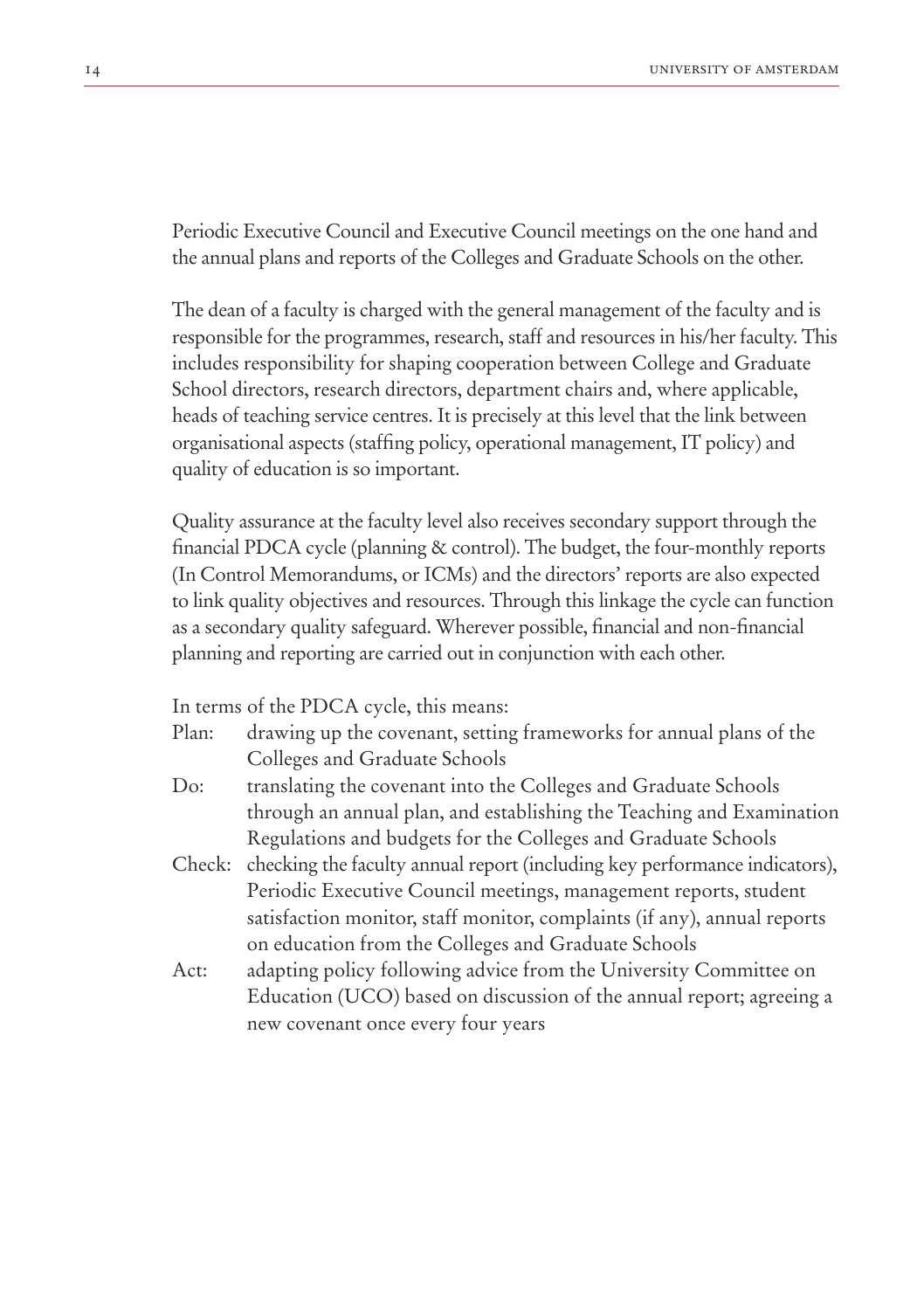### **The Executive Council (CBO)**

Within the context of the Executive Council (*Centraal Bestuurlijk Overleg*, CBO), the Executive Board consults with the deans on general principles relating to research, teaching and operational management, based on the University's strategic profiling and the objectives arising from it as set out in the Strategic Plan and other documents. *Article 4, Management and Administration Regulations*

#### **Institution 3.5.**



The most important cycle in the quality assurance of education at the institutional level is the four-year *Strategic Plan* cycle. Policy for the next four years is driven by the vision and objectives set out in the *Strategic Plan* and in the *Vision on Teaching and Learning* arising from it. The central educational policy must cohere with other central policy areas such as finance, staffing and communications. It should also tie in with the policies of external parties, such as the Dutch Ministry of Education, Culture and Science and partner institutions (perhaps via umbrella consultations), but also with faculty policy. The annual report presents an overall account of progress.

The Executive Board is responsible for the education and student policy and budgeting at the institutional level, as well as for the general management of the university. The first responsibility means that it has its own substantive role regarding the quality of the programmes. The second entails an executive role with respect to the tasks of the deans. The Executive Board can issue guidelines to the deans concerning the coordination and organisation of programmes. Guidance is provided through the *Strategic Plan*, the covenants with the faculties and the shared service units, and through periodic consultations such as the Periodic Executive Council and Executive Council meetings. In addition, the Executive Board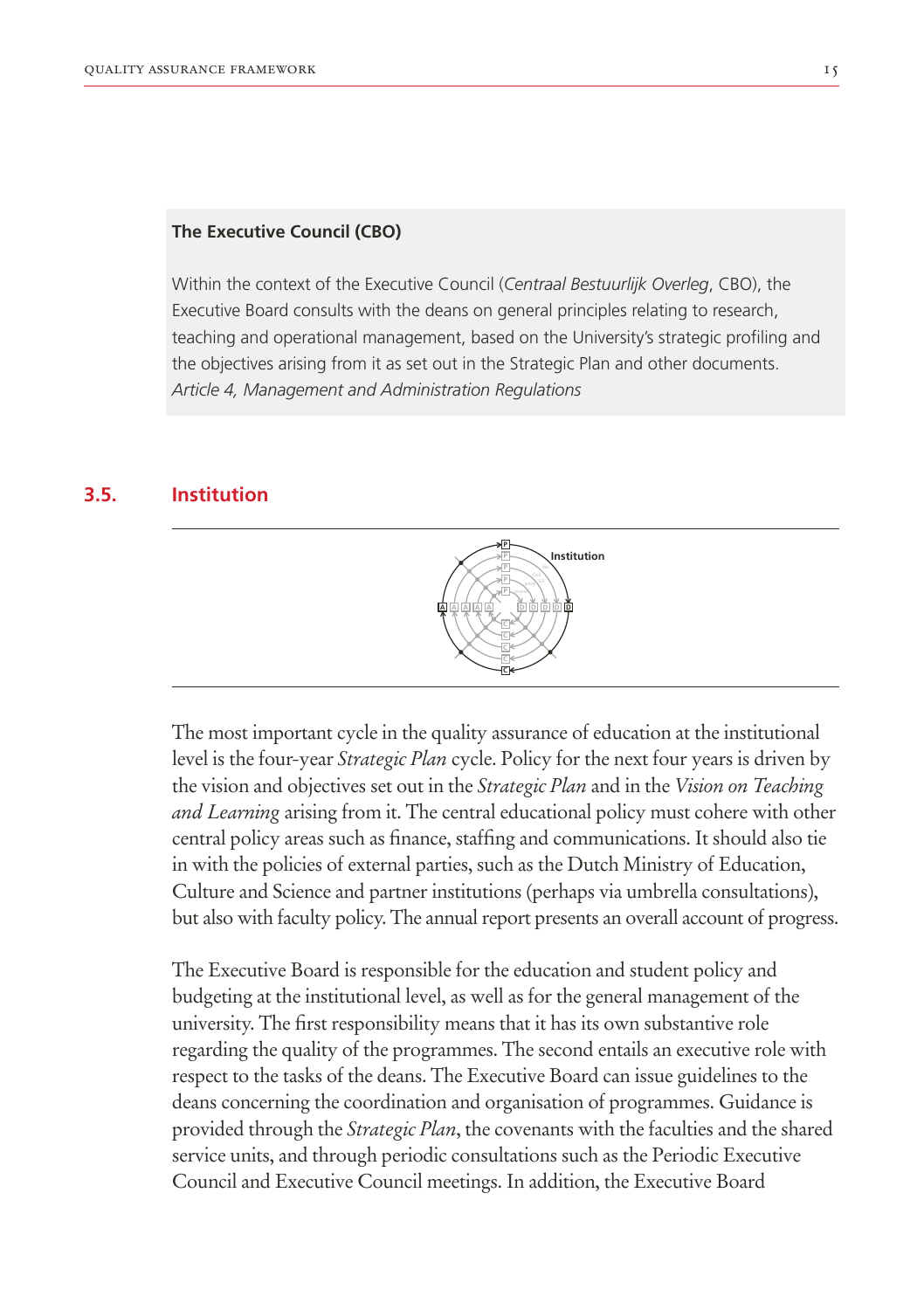facilitates the PDCA cycle at all levels by maintaining the university's system of control and management information (UvAdata).

Quality assurance at the institutional level also receives secondary support through the financial planning and control cycle. For the UvA as a whole, this involves the budget, the half-yearly report, the four- and eight-monthly reports and the Annual Report/Annual Statement of Accounts. Once again, a link is established wherever possible between financial and non-financial objectives. Financial and non-financial planning and reports are carried out in conjunction with each other.

In terms of the PDCA cycle this involves:

- Plan: drawing up the *Strategic Plan* and the *Vision on Teaching and Learning* Do: working out the details of the *Strategic Plan* and the *Vision on Teaching and Learning* in accordance with policy frameworks
- Check: checking Periodic Executive Council meetings, management reports, annual reports
- Act: revising the *Strategic Plan* and the *Vision on Teaching and Learning* on the basis of the results achieved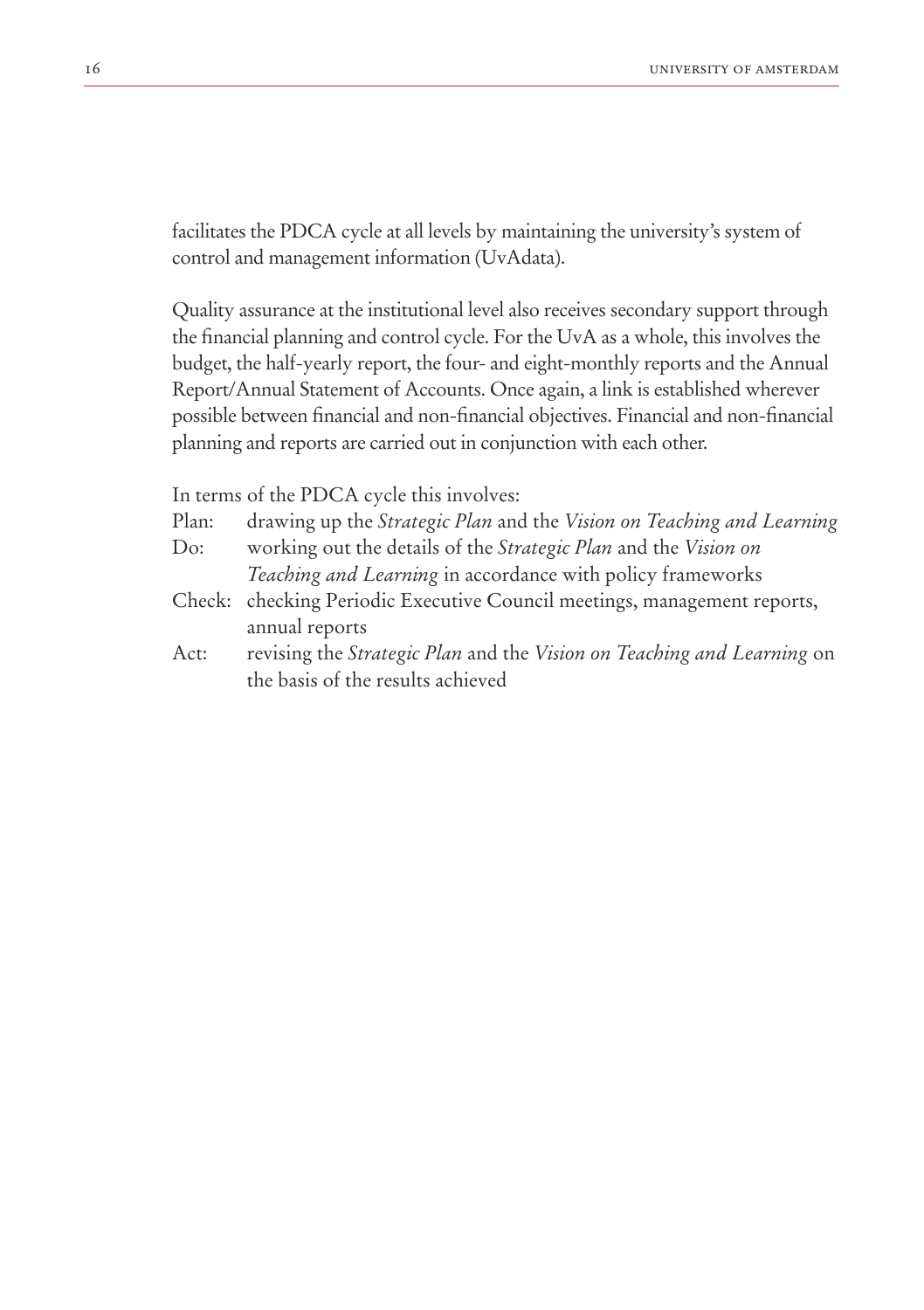# **4. Other stakeholders in the quality assurance of education**

Students and lecturers are of course all involved in the quality assurance of their degree programme. Students give feedback on the quality of the programme through surveys, panel discussions and other bodies, and lecturers are involved in quality assurance through their teaching, which is then evaluated and which they improve where necessary.

Some students and lecturers are more closely involved in the quality assurance of education through membership in a committee or representative or advisory body. This section discusses these committees and bodies. It also touches briefly on the involvement of the professional field and alumni in the quality assurance of education.

#### **Board of Studies 4.1.**

The Board of Studies of a degree programme or cluster of degree programmes has a statutory duty to monitor the quality of education and is therefore one of the most important advisory bodies in the quality assurance cycle. The Board comprises an equal representation of students and lecturers from a programme or cluster of programmes. Broadly speaking, the tasks and responsibilities of the Board of Studies are:

- to annually assess the implementation of the Teaching and Examination Regulations (OER) and advise on the OER to be adopted;
- to advise and support the director of the College or Graduate School on coordinating the programmes and policymaking within the College or Graduate School;
- to advise the programme director with a view to quality improvement. This covers aspects such as monitoring the quality of graduates and incoming students, and monitoring academic student counselling;
- to monitor the alignment between Bachelor's programmes and follow-on Master's programmes.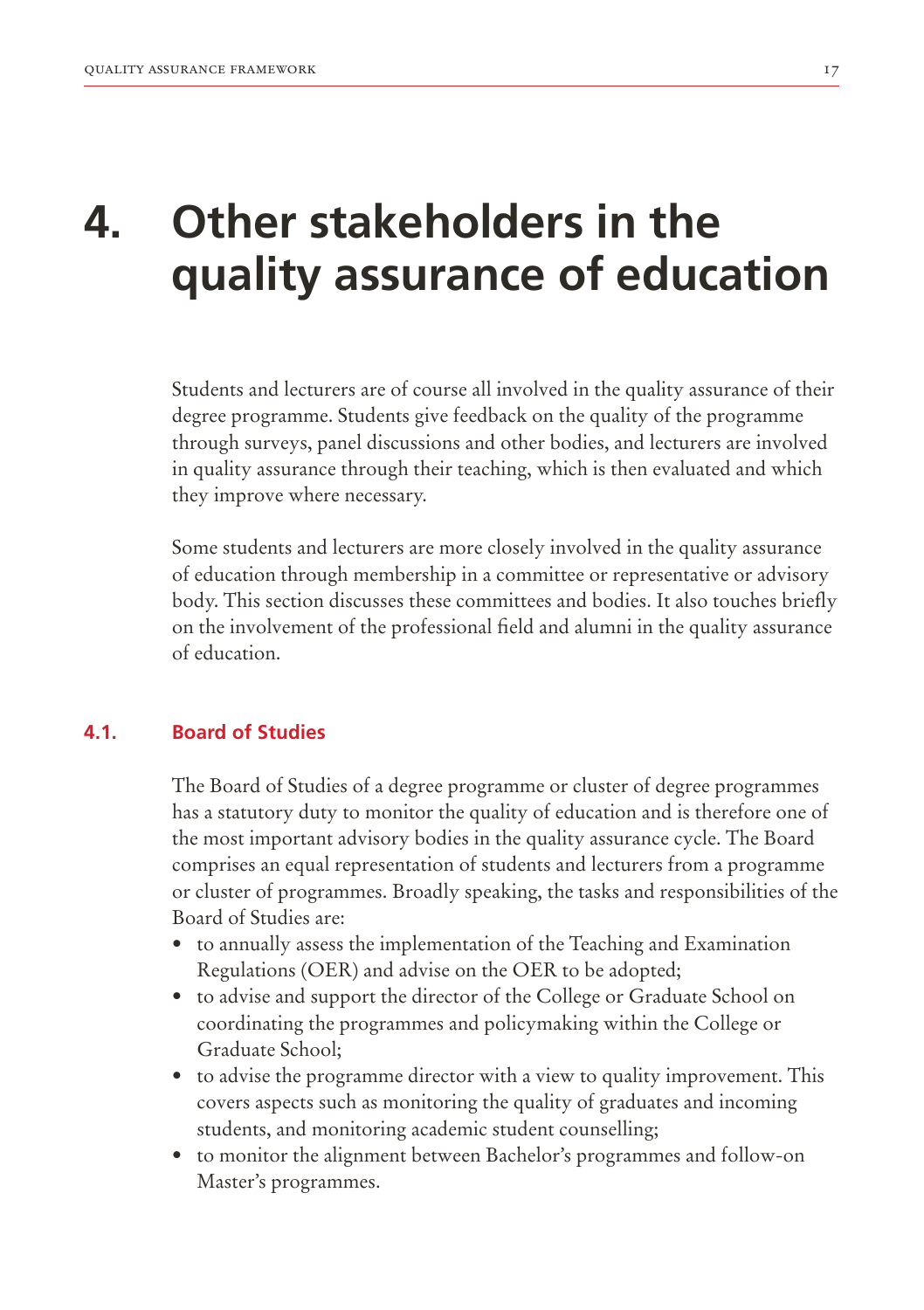In addition, the Board of Studies may give solicited and unsolicited advice on all matters related to teaching. More detailed guidelines for the tasks, functioning and procedures of the Boards of Studies are included in the model UvA Standing Regulations for Boards of Studies.

#### **Examinations Board 4.2.**

Like the Board of Studies, the Examinations Board has a statutory duty to monitor the quality of the degree programme. The Examinations Board has an assessment role in this regard; it tests the level of the programme against that of individual students and safeguards the quality of tests and exams.

In addition, the Examinations Board plays a key role in testing and assessment within a degree programme. The Board:

- is responsible for the final assessment as to whether a student has fulfilled the learning outcomes of the programme;
- ensures the quality of assessments and exams through (random) evaluations;
- appoints examiners to administer the tests and determine the results;
- is able to issue guidelines to examiners on testing a curriculum component;
- determines the rules and guidelines relating to the administering of tests and exams.

More detailed guidelines for the tasks, procedures and functioning of the Examinations Boards are included in the UvA Assessment Policy Framework dated December 2010.

#### **Representative advisory bodies 4.3.**

Participation in decision-making is regulated at the faculty level through the Faculty Student Councils (FSRs) and the Faculty Works Councils (ORs). The Works Councils promote the interests of staff, while the Student Councils promote those of students. These Councils hold periodic consultations with the dean of the faculty about faculty policy and are therefore closely involved in designing the quality assurance for education. In addition, the Faculty Student Councils have a partial right of approval with respect to the establishment of the Teaching and Examination Regulations. For the components where no right of approval exists, the dean generally allocates advisory rights.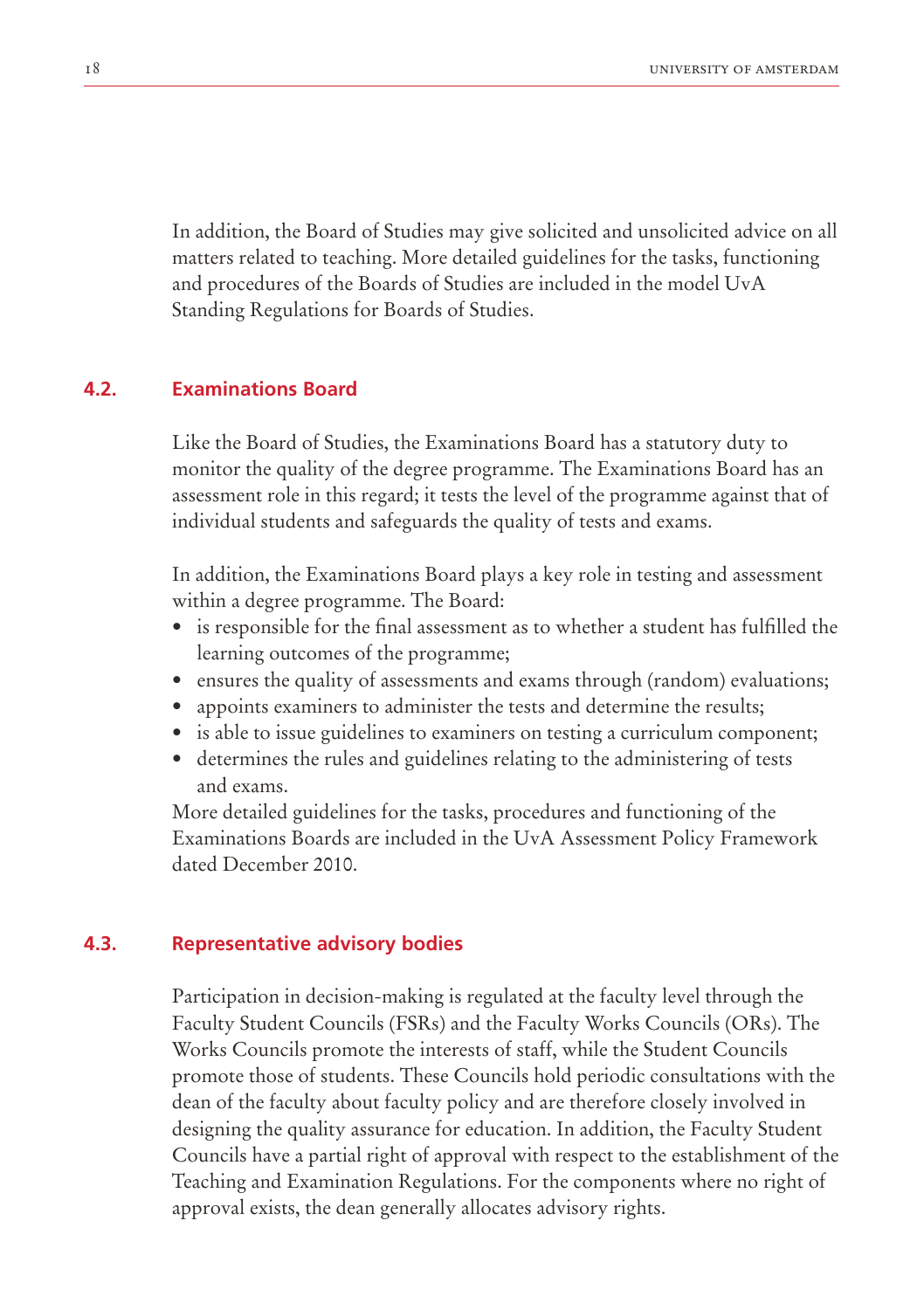Participation in decision-making at the UvA takes places at a central level through the Central Works Council (COR) and the Central Student Council (CSR). Both bodies hold periodic consultations with the Executive Board regarding the University's strategic policy. Joint participation in decision-making for staff (COR) and students (CSR) takes place in the context of the Joint Meeting. The Joint Meeting has, among other things, the right of approval with regard to the UvA's *Strategic Plan* and the design of the quality assurance system.

#### **Advisory committees 4.4.**

In addition to the formal representative advisory bodies, the UvA has two advisory committees that play a role in monitoring the quality of education: the Senate and the University Committee on Education (UCO). Both bodies consist of professors or associate professors representing the faculties and hold periodic consultations that are attended by the Rector Magnificus. The tasks, procedures and composition of the Senate are laid down in the Senate regulations.

#### **Senate 4.4.1.**

The Senate can be seen as the academic conscience of the institution and is charged with providing solicited and unsolicited advice to the Executive Board on the most important aspects of UvA policy with respect to education and the pursuit of scholarship and the associated student and staff policies. The advice relates primarily to strategic and quality policy. The tasks, procedures and composition of the Senate are laid down in the Senate regulations.

#### **University Committee on Education (UCO) 4.4.2.**

The University Committee on Education (UCO) is primarily responsible for providing solicited and unsolicited advice to the Executive Board regarding the education policy at the UvA, which includes at least:

- assessments of the quality of the programmes that transcend programme boundaries
- changes to the way the programmes are organised at the University
- annual faculty reports with respect to the quality of education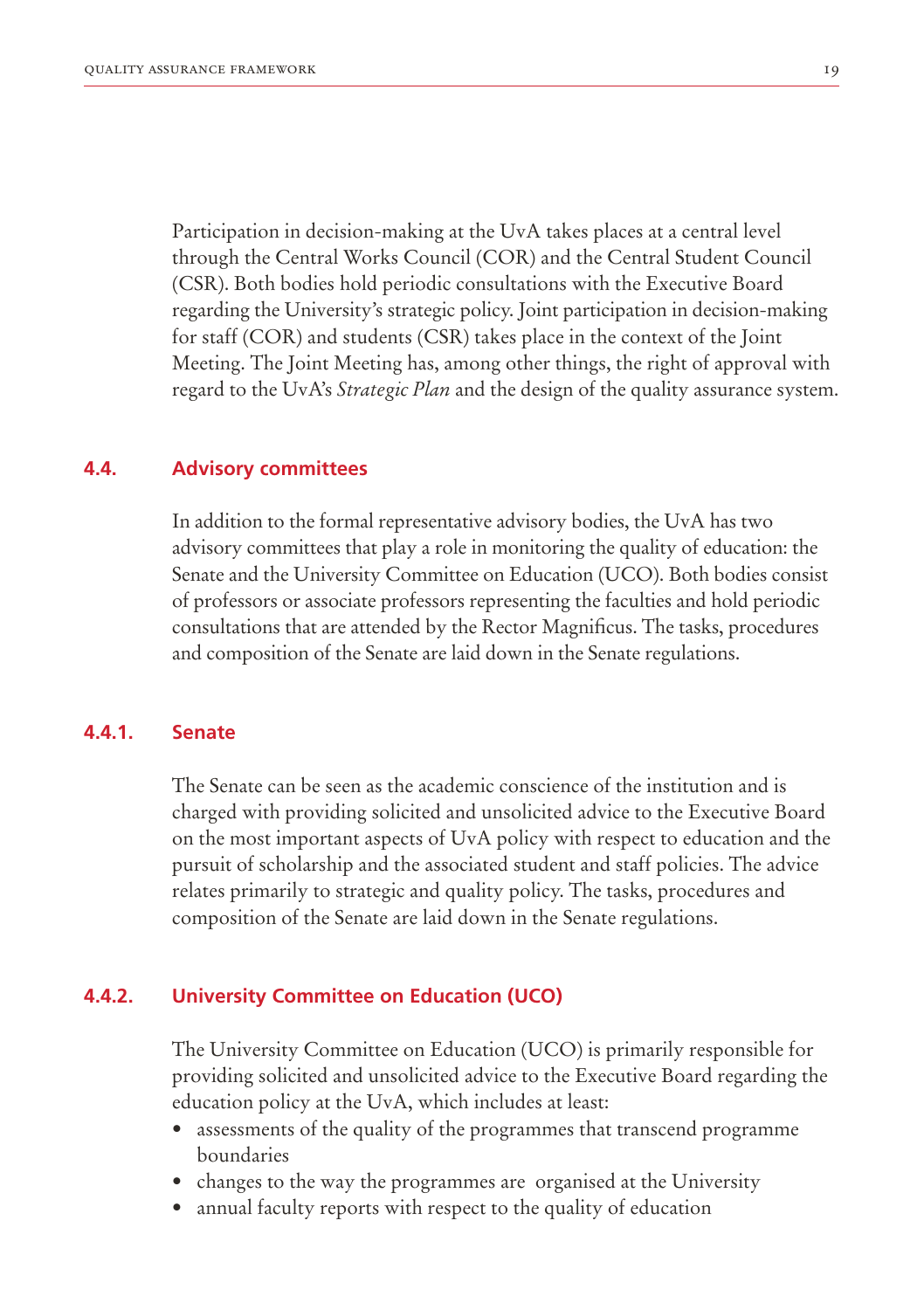- UvA's policy proposals relating to matters of education
- assessing applications for new degree programmes
- the quality of non-degree teaching at the university.

The UCO also advises the Executive Board on the education policy of the Association of Universities in the Netherlands (VSNU) and the Dutch Minister of Education, Culture and Science. The tasks, procedures and composition of the UCO are laid down in the UCO regulations.

#### **Involvement of alumni and the professional field 4.5.**

All of the above bodies are internal councils and committees, advisory or otherwise. However, in an effective quality assurance system external parties are also involved in evaluating whether degree programmes meet the quality demanded by the relevant professional field. Quality assurance by alumni and the professional field is most effective when conducted close to home – in other words, close to the degree programme or the discipline itself. The professional field for a degree programme in a given discipline at a research university is therefore defined as the professional field that demands an academic level of thinking and performance in the field in which the student has graduated or in a directly related discipline. In consultation with the Board of Studies, the director of the College or Graduate School specifies more closely which areas or disciplines fall under the relevant professional field.

Alumni feedback on the degree programme is gathered by means of the biannual University Education Monitor (*WO-Monitor*). To link the professional field to the degree programmes, a model is selected for each programme or programme cluster that is most appropriate for the type of programme. This could entail either regular consultations with the relevant professional associations or umbrella organisations (e.g. in postgraduate degree programmes and degree programmes in medicine or dentistry) or by setting up an advisory council with representation from the professional field.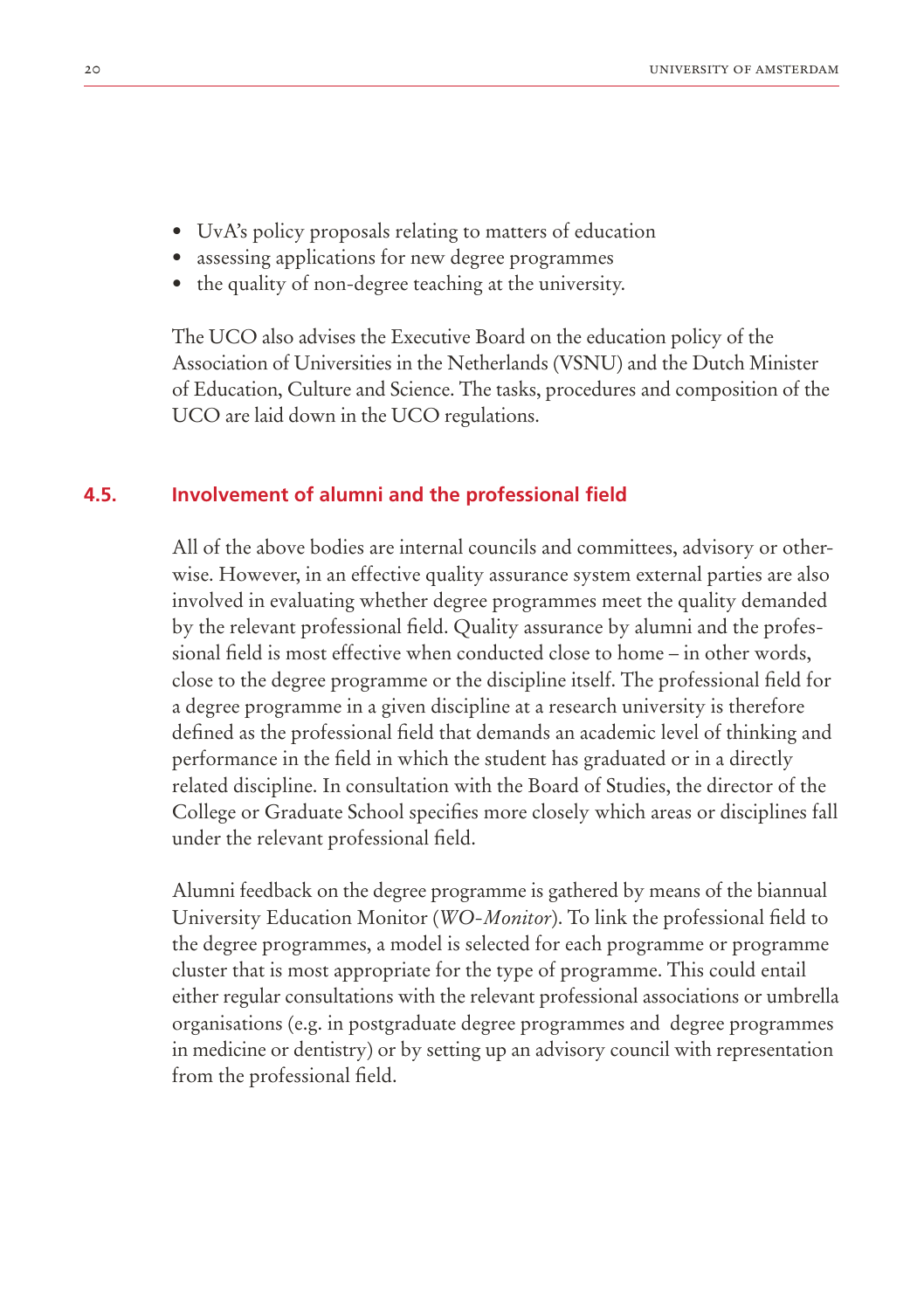#### **Supervisory Board 4.6.**

Last but not least, the Supervisory Board plays a role in quality assurance at the institutional level. The Board oversees the management and policy of the university as a whole and the general procedures within the university. In addition to this oversight task, the Board plays an important role as a sounding board for and adviser to the Executive Board.

The Supervisory Board is charged, among other things, with:

- overseeing the design of the quality assurance system
- approving the *Strategic Plan*
- approving the budget, Annual Statement of Accounts and Annual Report
- approving the management and administration regulations
- appointing the members of the Executive Board.

The members of the Supervisory Board are appointed by the Dutch Minister of Education, Culture and Science for a maximum period of four years. The Supervisory Board is accountable to the Minister.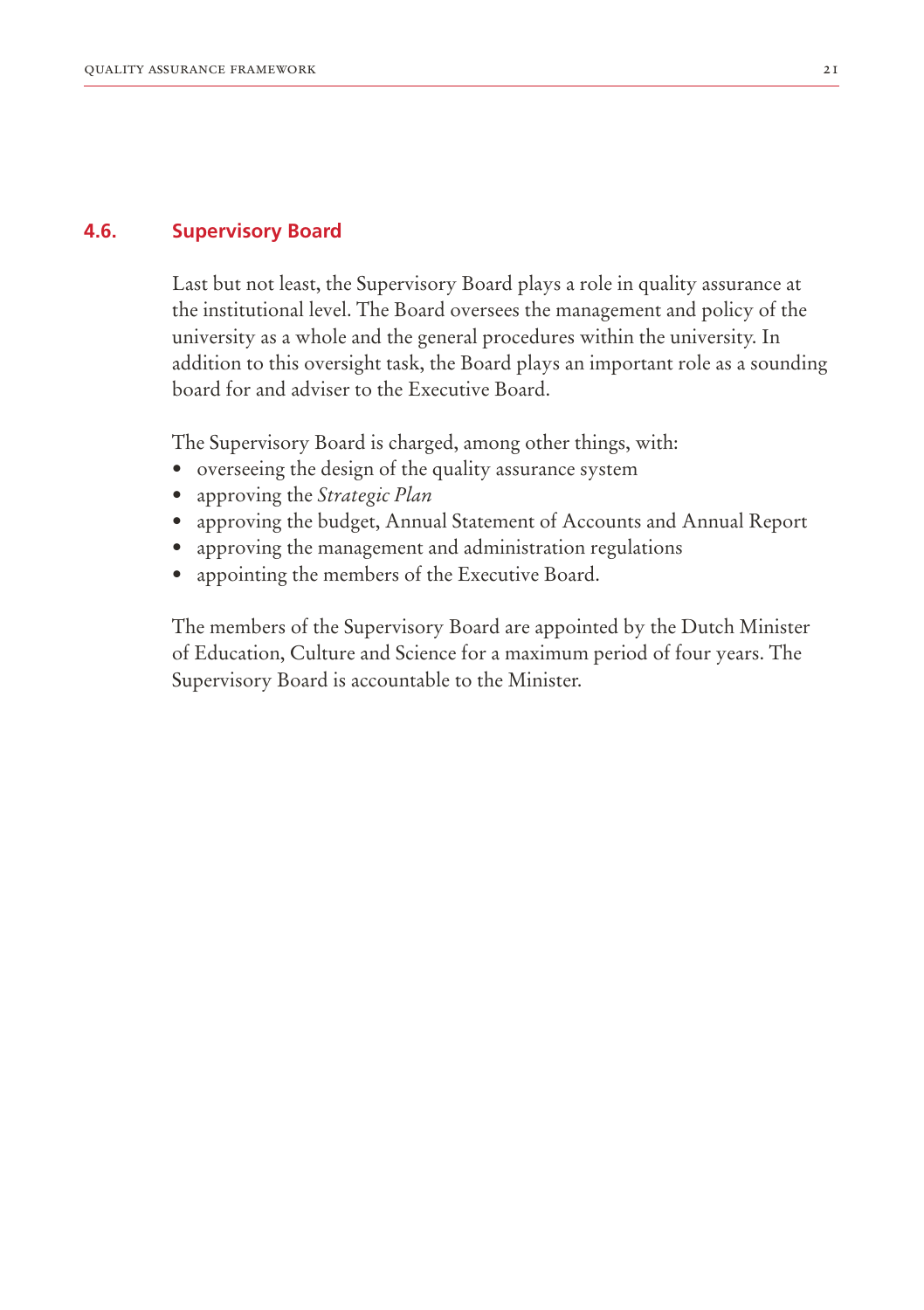# **5. Monitoring the quality assurance system**

In addition to the system and content of quality assurance, there is a third quality assurance element – monitoring the quality assurance system. Monitoring occurs through the targeted assessment of a specific component of the quality assurance system and, contrary to what is set out above, is often more akin to a one-off assessment than to a PDCA cycle with a fairly logical completion time, such as an academic year. Monitoring the quality assurance system involves testing:

- 1. whether a component or actor is adhering to the quality assurance system, and/or
- 2. whether a component or actor is adhering to the set agreements.

On the basis of the findings, measures for improvement are drawn up where necessary. Further monitoring usually occurs as part of the regular quality cycles.

The clearest example of the monitoring of the quality assurance system is the accreditation of degree programmes and, since 1 January 2011, the assessments carried out by the Accreditation Organisation of the Netherlands and Flanders (NVAO) as part of an institutional quality assurance assessment, or institutional audit. In addition, assessments of whether a component or actor is adhering to a quality assurance system or to set agreements can be carried out by external parties, such as the Education Inspectorate, or they can be organised internally.

#### **External controls: the accreditation system 5.1.**

The focus of an institutional audit is an evaluation of the quality assurance system itself. The audit tests how the institution's vision and policy arising from this vision are systematically and coherently implemented, evaluated and where necessary adjusted. The focus is not so much on assessing the achieved results, but on whether the institution is 'in control'. An institutional audit is carried out once every six years by the Accreditation Organisation of the Netherlands and Flanders (NVAO). Although this audit does in a sense involve a six-year cycle, it is primarily a snapshot in which an assessment is made of whether an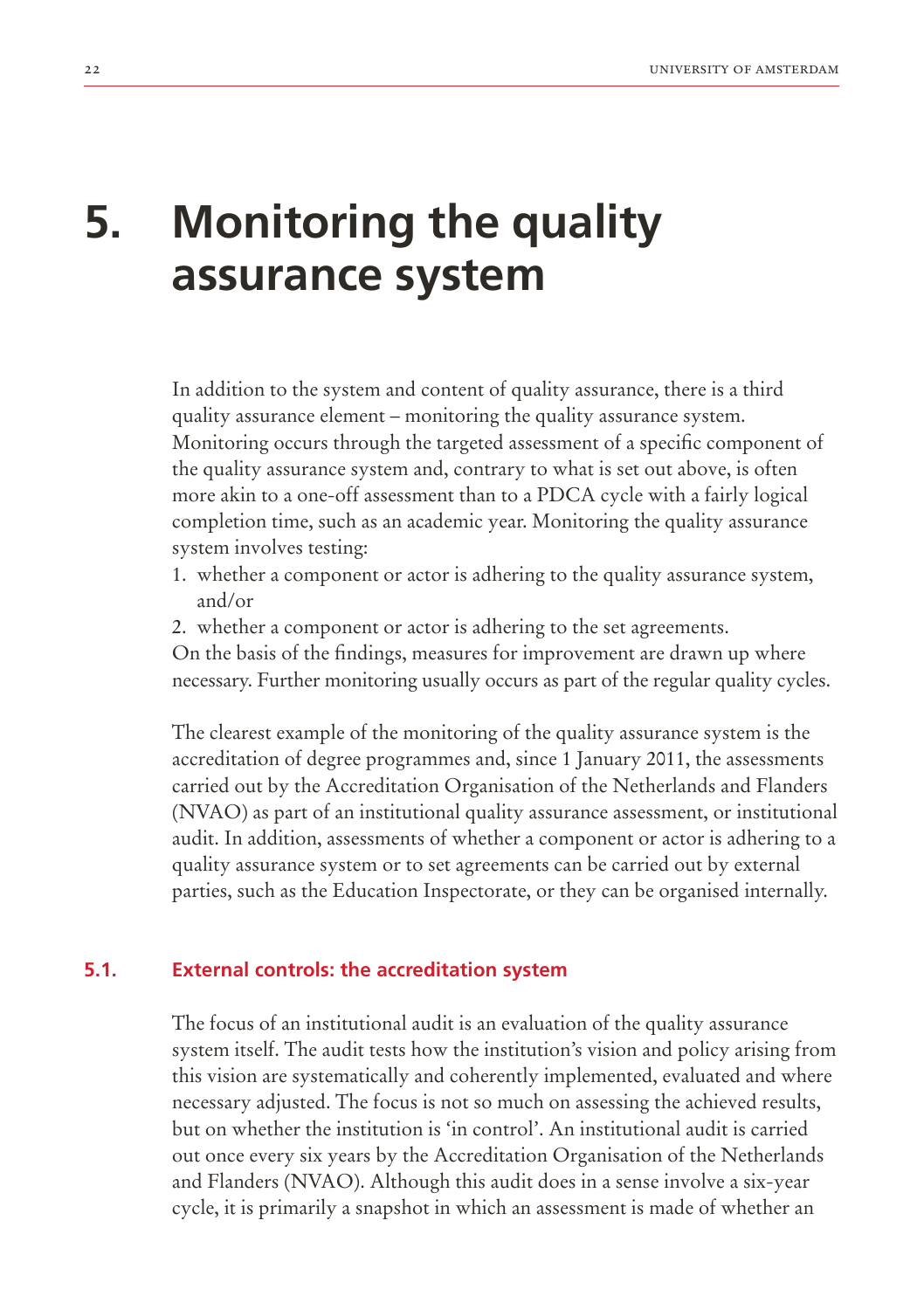institution has a robust system, including the ability to learn from its shortcomings, whereby it can guarantee the quality of its degree programmes.

### **Institutional audit on quality assurance**

An institutional audit on quality assurance is 'a certification mark that shows that the accreditation body has judged as positive the internal quality assurance of an institution for higher education, together with the institution's efforts to improve its results, inasmuch as these relate to the quality of its degree programmes'. *Source: www.nvao.com*

A degree programme accreditation involves not only an assessment of the programme quality achieved, but an assessment of the quality assurance system for that programme, both internally and in a national/international context. The assessment looks at how the programme guarantees that it is continuing to tie in with developments in the discipline at home and abroad, how these developments are translated into objectives and learning outcomes for the programme, and whether the teaching and learning environment is organised in such a way that students are able to achieve the learning outcomes.

The assessment by an NVAO audit panel can highlight points for improvement at both the institutional and degree programme level. Unlike some other institutions, the UvA has not yet opted for a system of midterm reviews when shortcomings are detected in a programme. The points for improvement need to be incorporated into the regular PDCA cycle of a degree programme and should therefore be reflected in the annual plan, and subsequently in the annual reports of the Colleges and Graduate Schools and of the faculty. However, if an annual report suggests a need to do so, the dean or the Executive Board can in certain situations decide to have a midterm assessment carried out by peers.

#### **Internal controls: policy monitoring of specific aspects 5.2.**

The *Strategic Plan* sets out the main objectives for the next four years with respect to teaching, research and organisation. Arising out of the *Strategic Plan*, UvA-wide policy frameworks (of which this paper on quality assurance is one) are drawn up. Although responsibility for implementation in accordance with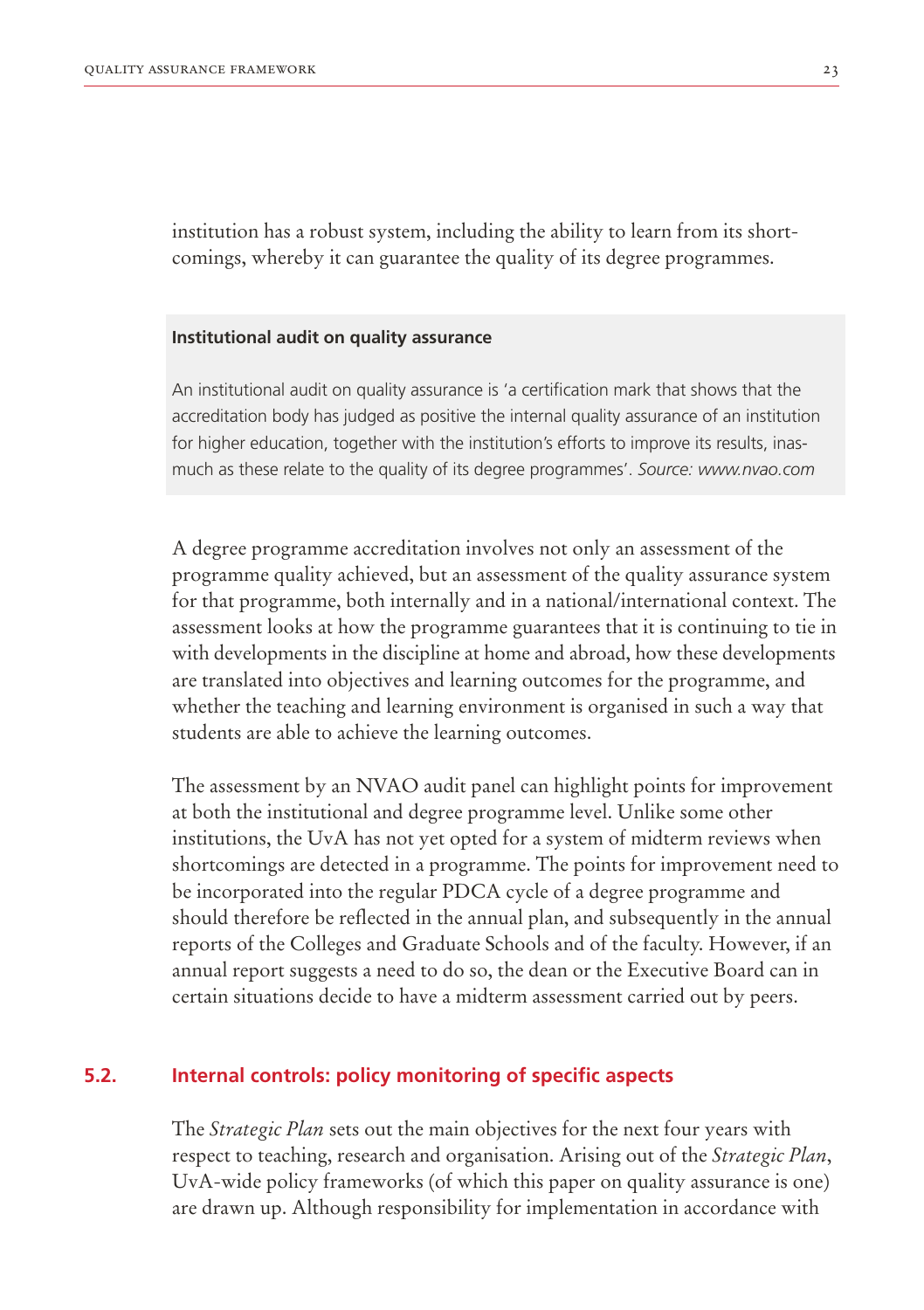the Dutch Modernisation of University Governance Act (MUB)<sup>4</sup> rests with the faculty deans, a quality assurance system that centres on coherence between the various levels requires the monitoring of objectives set at the central level. The standards set out in the NVAO framework for institutional audits specifically mention coherence and monitoring as points for assessment, and these points are n fact assessed by means of so-called 'audit trails' during site visits to the institution.

Monitoring occurs regularly through the Periodic Executive Council meetings, in which the Executive Board discusses progress in the various UvA focus areas with the dean. To supplement this, the Executive Board (perhaps following consultations in the Executive Council) can where necessary take the initiative to organise an audit relating to institution-wide concerns. Examples of past audits are 'UvA in the lift' in 2003 (regarding service to students), student career advice in 2006 and more recently the 'Quality Assurance Audit' in autumn 2010 in preparation for the institutional audit.

<sup>&</sup>lt;sup>4</sup> For the Graduate Schools. this includes the teaching within the PhD programmes.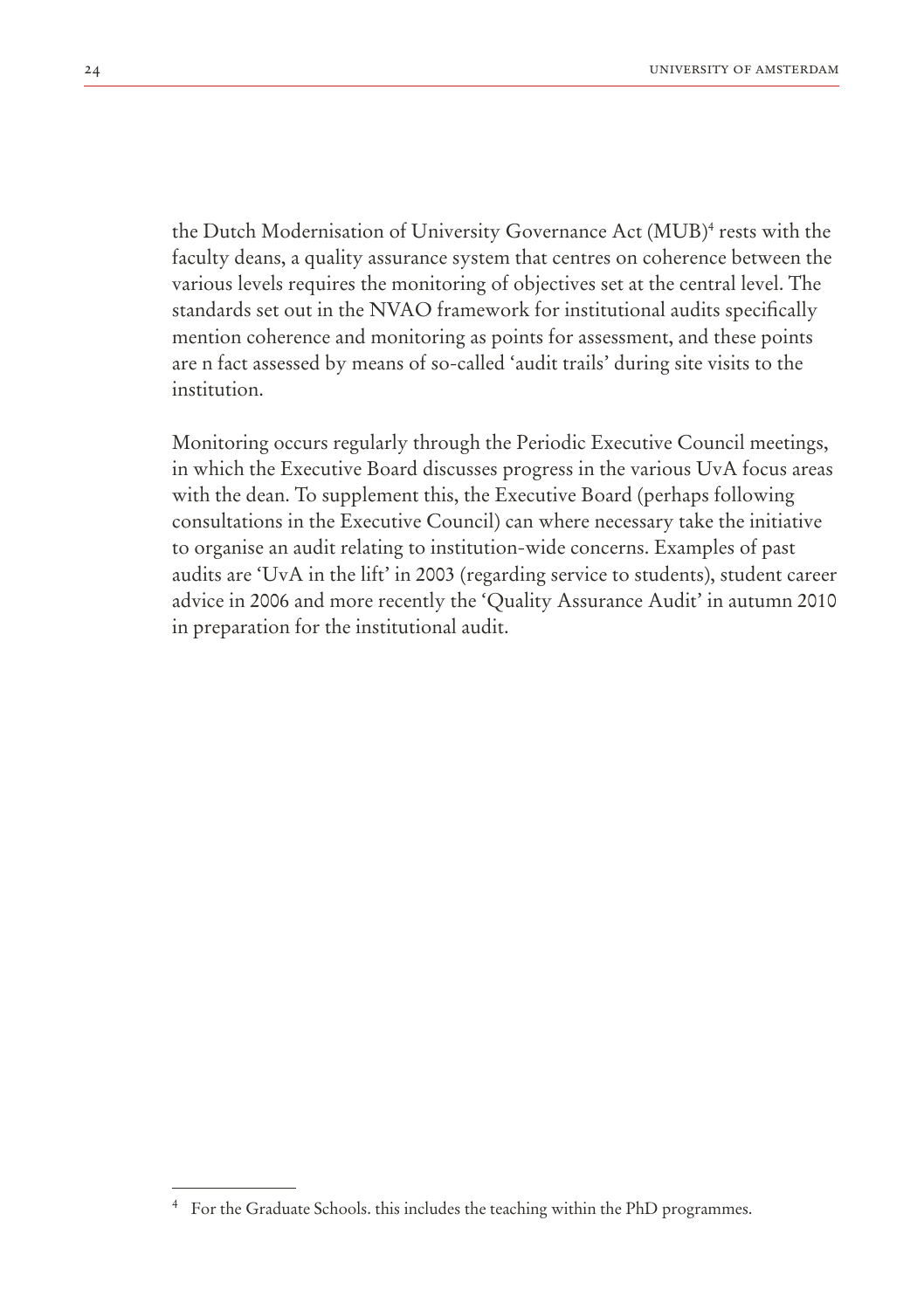# **6. What quality assurance should safeguard**

The system of quality assurance for education only leads to quality improvement if the improvement cycle is applied consistently and effectively to all aspects of education – degree programmes, staff and facilities. This section presents some guidelines in this regard.

The specific *quality criteria* that need to be complied with are only referred to here; they are detailed in the NVAO accreditation frameworks (known as 'basic quality') and in the UvA's *Strategic Plan*, its *Vision on Teaching and Learning* and its policy frameworks.

#### **Quality of the degree programme 6.1.**

The NVAO defines the basic quality of a degree programme as follows: 'The quality of a Bachelor's or Master's degree programme in higher education that can reasonably be expected in international terms.'

Although brief, this definition implies a quality assurance system encapsulating the following:

- objectives and learning outcomes
- curriculum structure
- achieved level and study success
- quality of intake.

These four aspects are discussed in greater detail below. The programme director carries ultimate responsibility for drawing up a coherent and feasible curriculum that satisfies the quality criteria and characteristics as set out in the UvA's *Vision on Teaching and Learning* and the requirements imposed on the degree programme by the accreditation.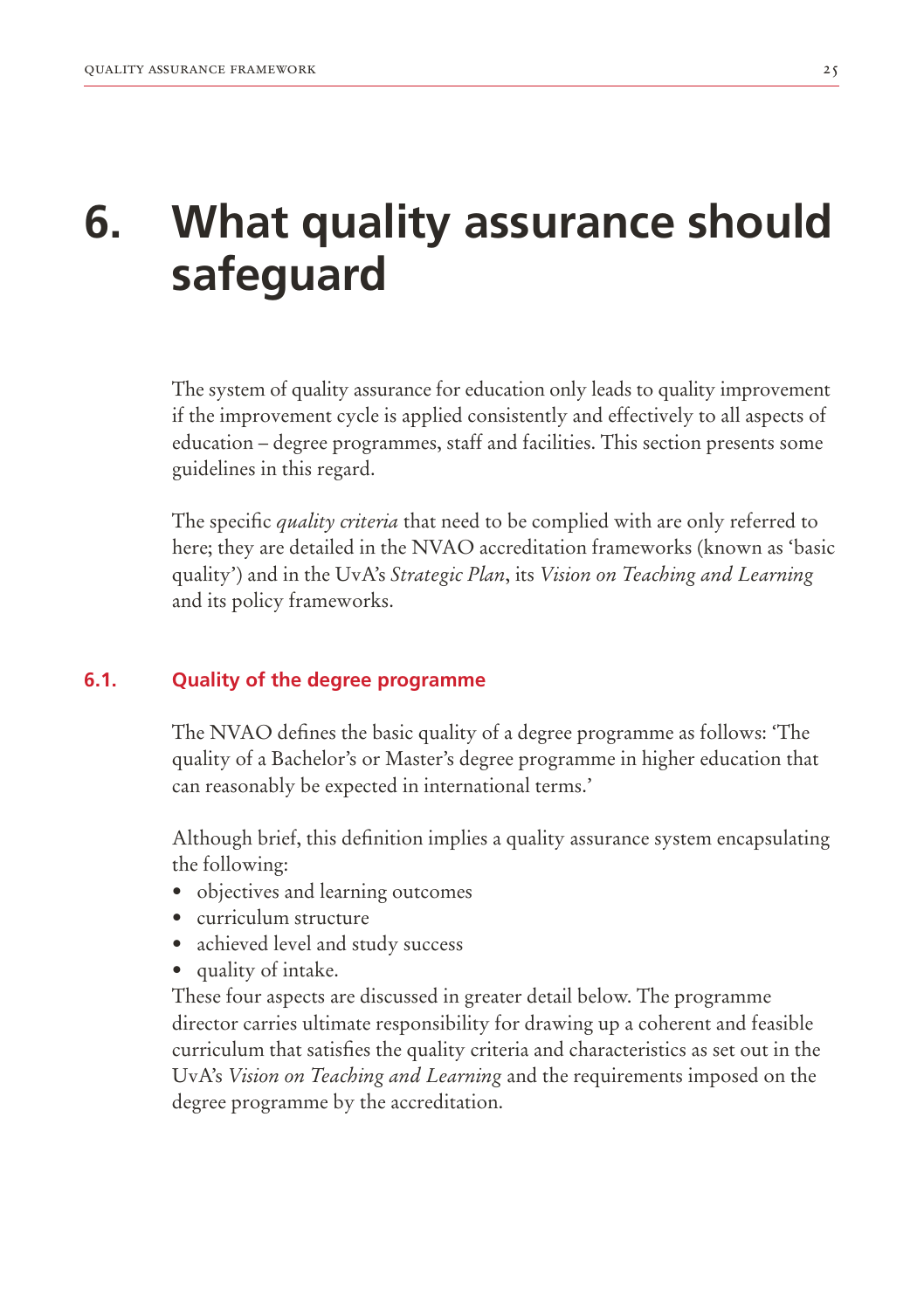### **Three key questions in the assessment of a degree programme**

The assessment of a degree programme involves finding answers to three questions:

- 1. What does the programme seek to do?
- 2. How does the programme achieve this?
- 3. Have the objectives been achieved?

#### **Objectives and learning outcomes 6.1.1.**

The objectives and learning outcomes of the degree programmes are contained in the Teaching and Examination Regulations. For programme quality, it is vital that these objectives tie in with international standards and with the requirements imposed by a follow-on programme or the professional field.<sup>5</sup>

Internationally, the learning outcomes for the Bachelor's and Master's programmes are set out in the Dublin Descriptors. The Descriptors are worded in very general terms, however, and need to be tailored to individual programmes. In addition, there need to be fairly regular assessments of whether the objectives and learning outcomes still tie in with international developments in the discipline and the professional field. International standards have been established for some disciplines.<sup>6</sup>

At a national level, objectives and learning outcomes are often established within disciplinary consultations. If this is not the case, the programme can determine whether the objectives and learning outcomes satisfy the set criteria by means of benchmarking against comparable degree programmes at home and abroad, or by comparing their own learning outcomes with those of several other disciplines. Periodic gauging of the objectives and learning outcomes in relation to the relevant professional field occurs at least once a year during meetings of the Advisory Council of a programme cluster (see Section 4.5).

<sup>5</sup> 'Professional field' also refers to practising researchers.

<sup>6</sup> See, for example, the Tuning Project

http://www.tuning.unideusto.org/tuningeu/index.php?option=com\_frontpage&Itemid=1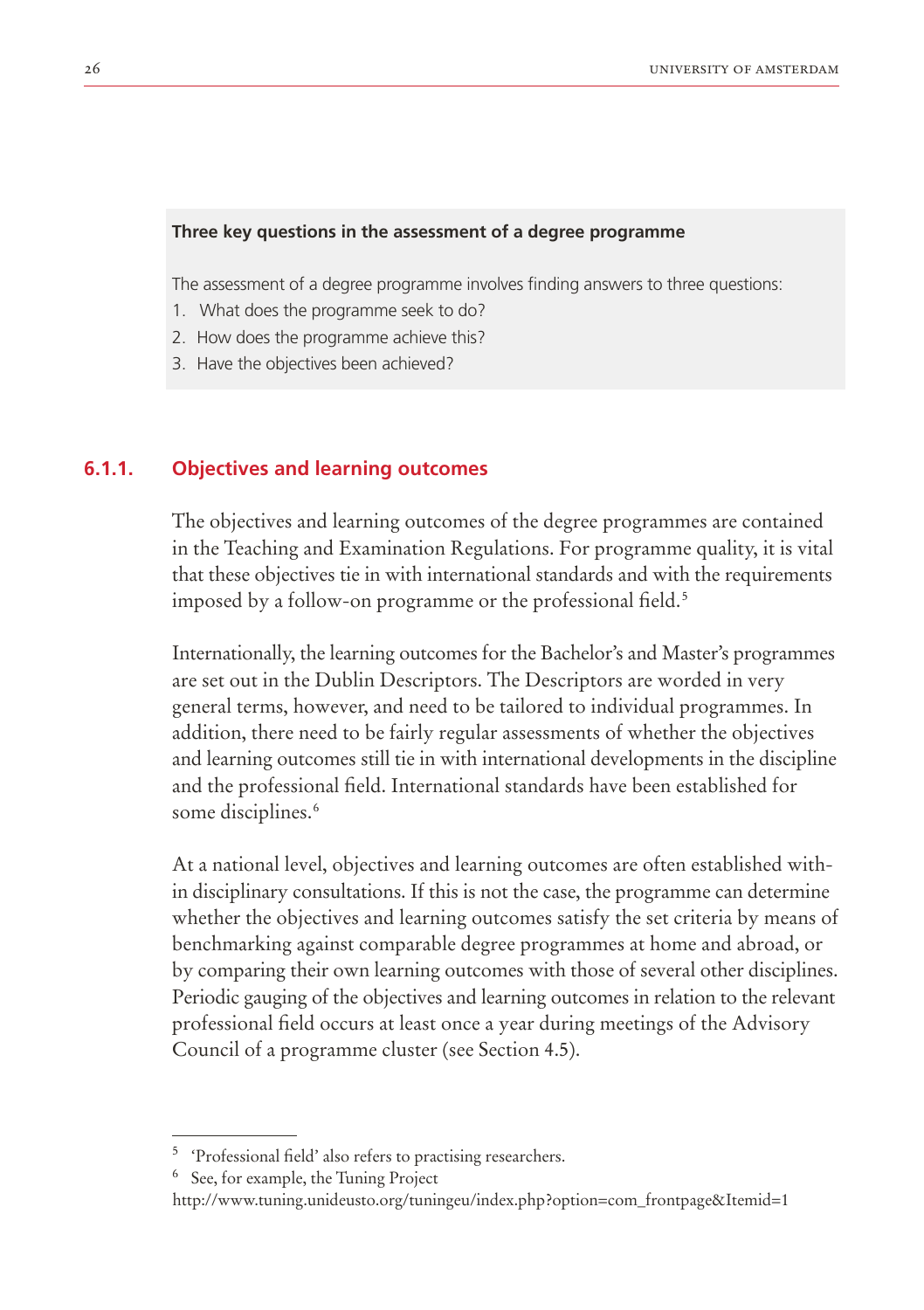#### **Curriculum 6.1.2.**

Each degree programme, at both the Bachelor's and Master's level, forms a coherent whole that enables students to achieve the stated learning outcomes. In determining curriculum content, the essential question is whether the courses in their entirety achieve the aims of the programme.

The programme implements a quality judgement at three levels:

- the quality of an individual course
- the quality of an academic year
- the quality of the programme as a whole.

It is necessary to establish, at each of these levels, whether the quality can be rated as 'good'. If the quality of all or some of these levels cannot be labelled 'good', measures for improvement need to be agreed on.

In all cases, the programme makes use of the UvA-wide 'question library' (*vragenbibliotheek*) when evaluating individual courses, and of the National Student Survey and the UvA-wide programme evaluation when evaluating the quality of the programme as a whole. The programme may also decide to opt for additional evaluation tools, such as panel discussions. A faculty's quality handbook sets out the kinds of evaluation and who is involved in initiating measures for improvement based on the evaluation results.

#### **Level attained and study success rates 6.1.3.**

The ultimate 'proof' of the quality of a degree programme is the quality of its graduates and the fact that the programme is accredited. The key question here is whether a graduate is well-equipped to function in his or her follow-on degree programme, in a profession or in research.

Effective assessment and testing are vital for achieving the right level of student. The UvA has drawn up an Assessment Policy Framework containing 22 preconditions that a degree programme's assessment policy and the associated quality assurance must satisfy. A periodic evaluation of the final projects in the Bachelor's and Master's programmes forms part of this quality assurance. The quality of these final projects is externally assessed at least once every six years as part of the accreditation of the programme.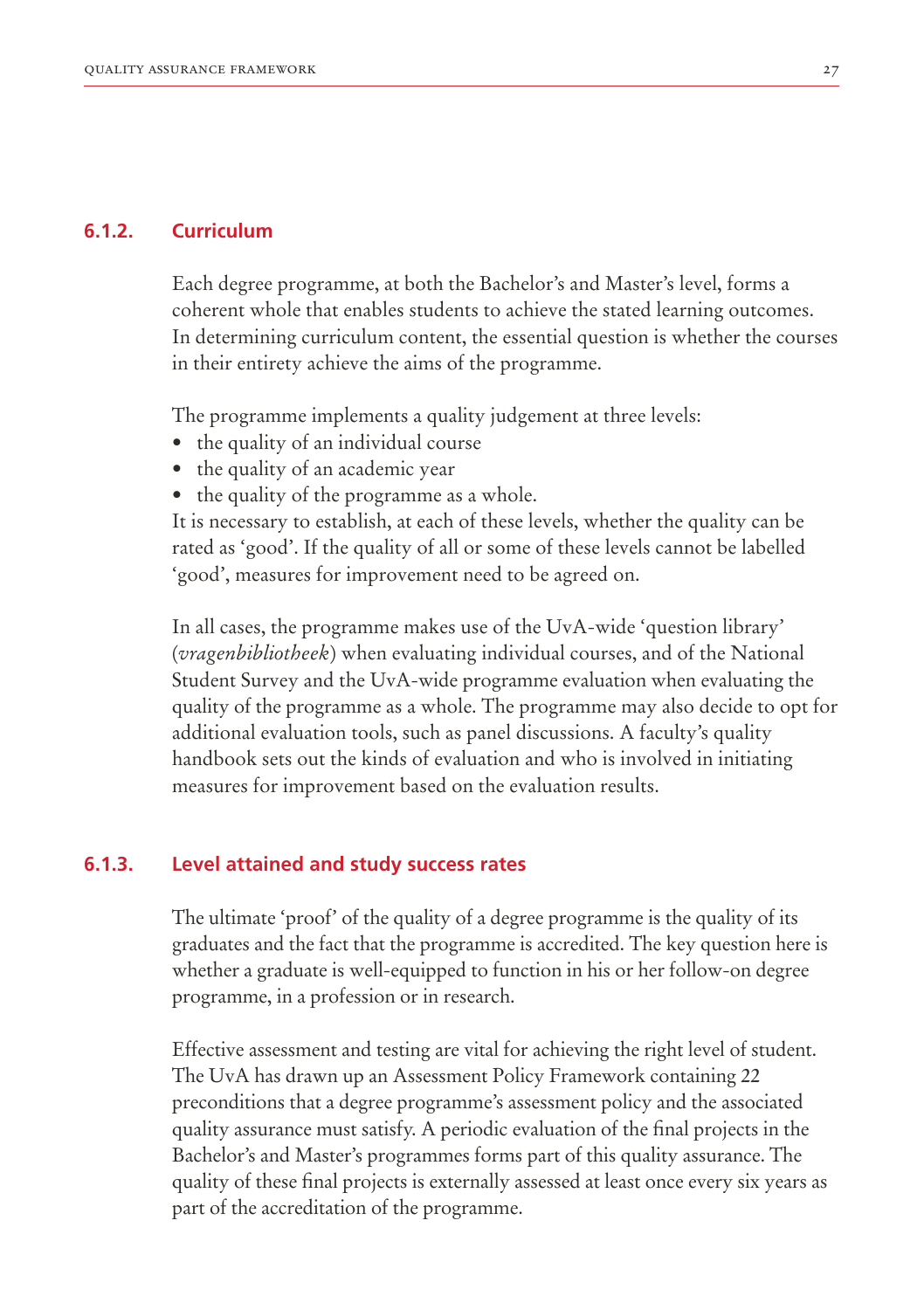The University Education Monitor conducted biannually among graduates of the programme is a further information source for reflection on the exit level achieved. The Monitor canvases graduates about the job market situation and asks them to reflect on the content of the programme. In addition, some programmes conduct national surveys of employers, mainly via umbrella organisations.

Lastly, degree programme indicators such as pass rates, study success rates and cohort information about study progress are important elements in the quality assurance cycle. The principle behind the use of indicators is to ensure the level of the programme. For this reason, indicators only provide relevant information about the quality of the programmes if they are interpreted in conjunction with the results of the instruments and activities referred to above. The UvA arranges access to these indicators via UvAdata.

#### **Quality of intake 6.1.4.**

A key factor in ensuring the quality of a degree programme is to ensure the quality of intake. Intake quality is determined by:

- establishing entry requirements and a meticulous intake procedure
- providing realistic information about the programme and about options after completing the programme.

The effectiveness of the intake procedure and the information provided is gauged by linking student study progress to data gathered during the intake procedure and the various information activities in which prospective students took part. It is also important to ascertain whether the students' expectations of the degree programme based on the information they received were met. For Master's programmes in particular, periodic evaluations must be conducted to find out whether the entry requirements are formulated with sufficient care.

#### **Staff 6.2**

The hallmark of an academic degree programme is the link between teaching and research. The UvA adopts the principle that research-based teaching and learning should be the point of departure in all phases of a degree programme. This places the following demands on lecturers: they must be qualified to teach, be competent in terms of subject matter and demonstrate expertise with respect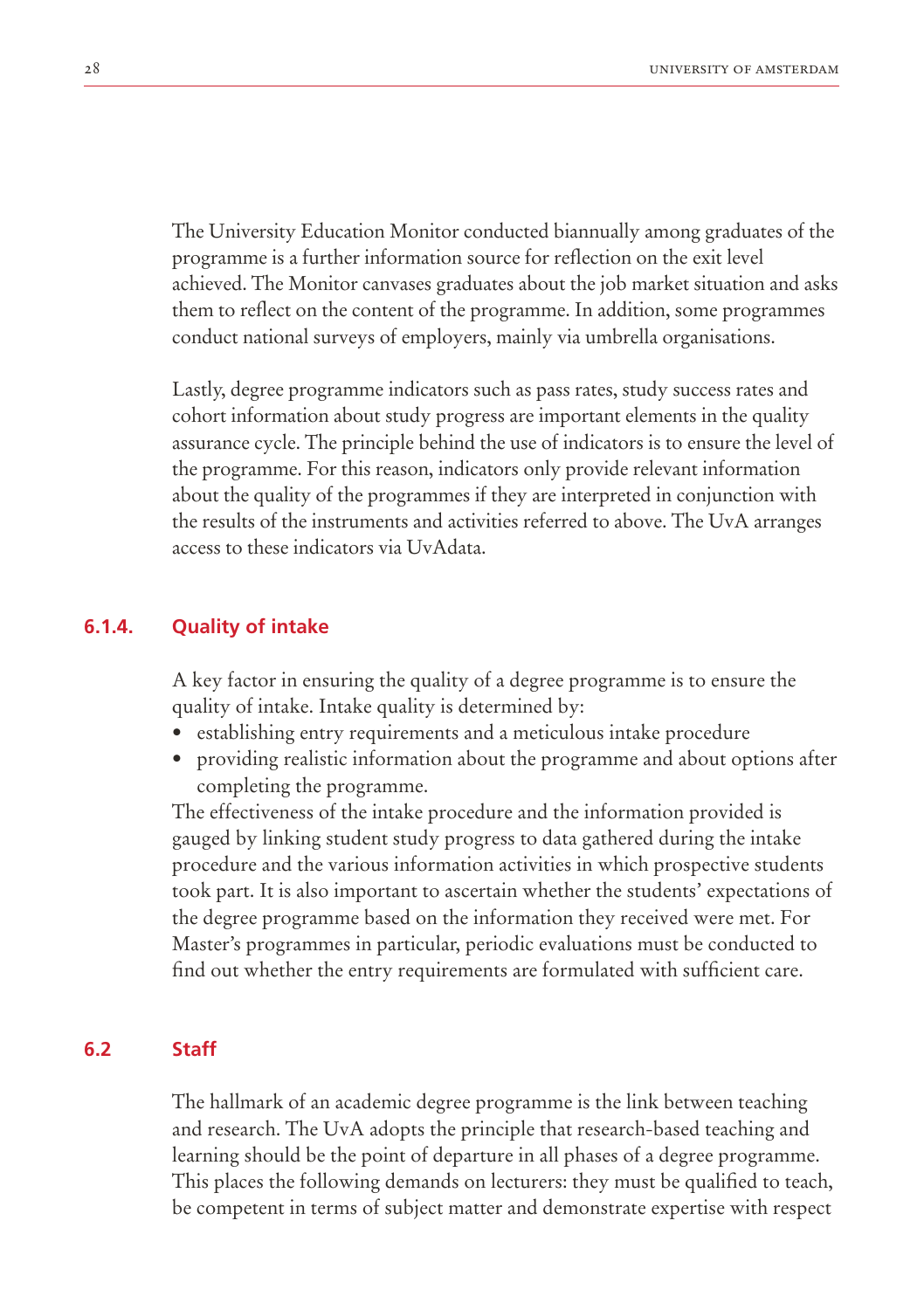to academic research. Accreditation must demonstrate not only that lecturers are of the desired quality, but also that there are enough lecturers to provide the teaching.

Proper implementation of the PDCA cycle calls for annual consultations (*jaargesprekken*) to be held (usually by the department chairs). These consultations play a key role in monitoring the quality of the lecturers: they entail both an assessment of the lecturer's performance in the past year (Check) and making result agreements for the coming year (Act and Plan). Career prospects are also addressed.

A second cycle runs concurrently with the planning of teaching. On the basis of the curriculum and its evaluation, each year it needs to be established which lecturer will devote how much of his or her time to which teaching duties, in accordance with the agreements made with the individual staff member in the context of his or her career development (see above). This includes both the agreements for teaching modules and other teaching-related matters such as providing information to students, participating in Boards of Studies and Examinations Boards, academic student counselling and course development.

#### **Teaching facilities 6.3.**

High-quality teaching is not possible without high-quality teaching facilities. The following principles are important with respect to material facilities (e.g. lecture theatres, audiovisual facilities) and immaterial facilities (e.g. academic student counselling, services provided by programme offices): effectiveness, student and lecturer-friendliness, cost efficiency and balanced development in line with educational developments in general. Quality assurance for teaching facilities falls under the direct responsibility of the Executive Board, and requires the joint efforts of the College and Graduate School directors, the deans and the directors of shared services. The College and Graduate School director is responsible, where necessary via the dean and at the behest of the programme director, for agreements with the various shared service units about the quantity and quality of the services or facilities to be provided. The directors of these services are in turn responsible for delivering the desired quality.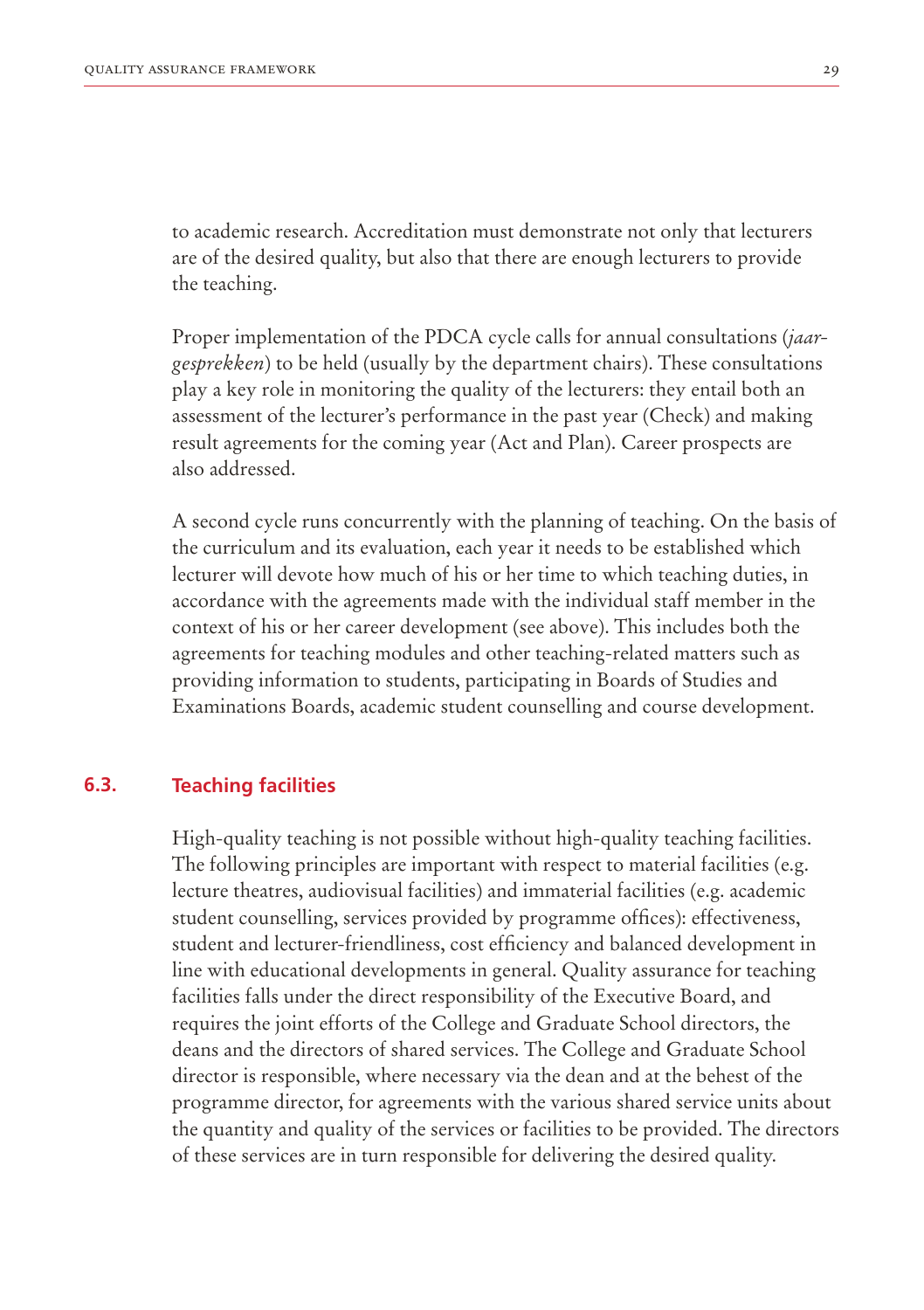#### **Academic student counselling 6.3.1.**

The PDCA cycle is also applied at various levels with respect to student career advice. Academic student counselling operates at a general level (e.g. help with study planning, career advice, as well as support from student psychologists), but is also incorporated into individual courses and deployed in a targeted fashion in certain phases of the degree programme, such as during the first year or in the final phase. Monitoring academic student counselling and its effectiveness must therefore take place at these different levels. Evaluation occurs by means of the course and degree programme evaluations and the National Student Survey. By the same token, academic student counselling cannot be effective without a good student monitoring system.

#### **Teaching support 6.3.2.**

A key factor with regard to the quality of teaching and how this quality is perceived is the range of teaching support provided (e.g. timetabling, information provision, communications, student administration). This type of support is often provided by the Student Desks/programme offices.

Services are monitored through the National Student Survey and the UvA Employee Monitor. Where necessary, improvement measures can be established on the basis of the results. Depending on the results, action needs to be undertaken within a faculty, an institute or the shared service units. Complaints lodged by students are another source of information about services.

#### **Material facilities 6.3.3.**

Proper material facilities – teaching locations, study material, IT facilities and information material – are essential for delivery of the programmes.

Once again, many actors are involved in assuring the quality of these elements. This is because implementation issues are involved at both a high, central level (e.g. the availability of a digital learning environment) and at the course level (the lecturer can set up an effective Blackboard site for the course). Hence the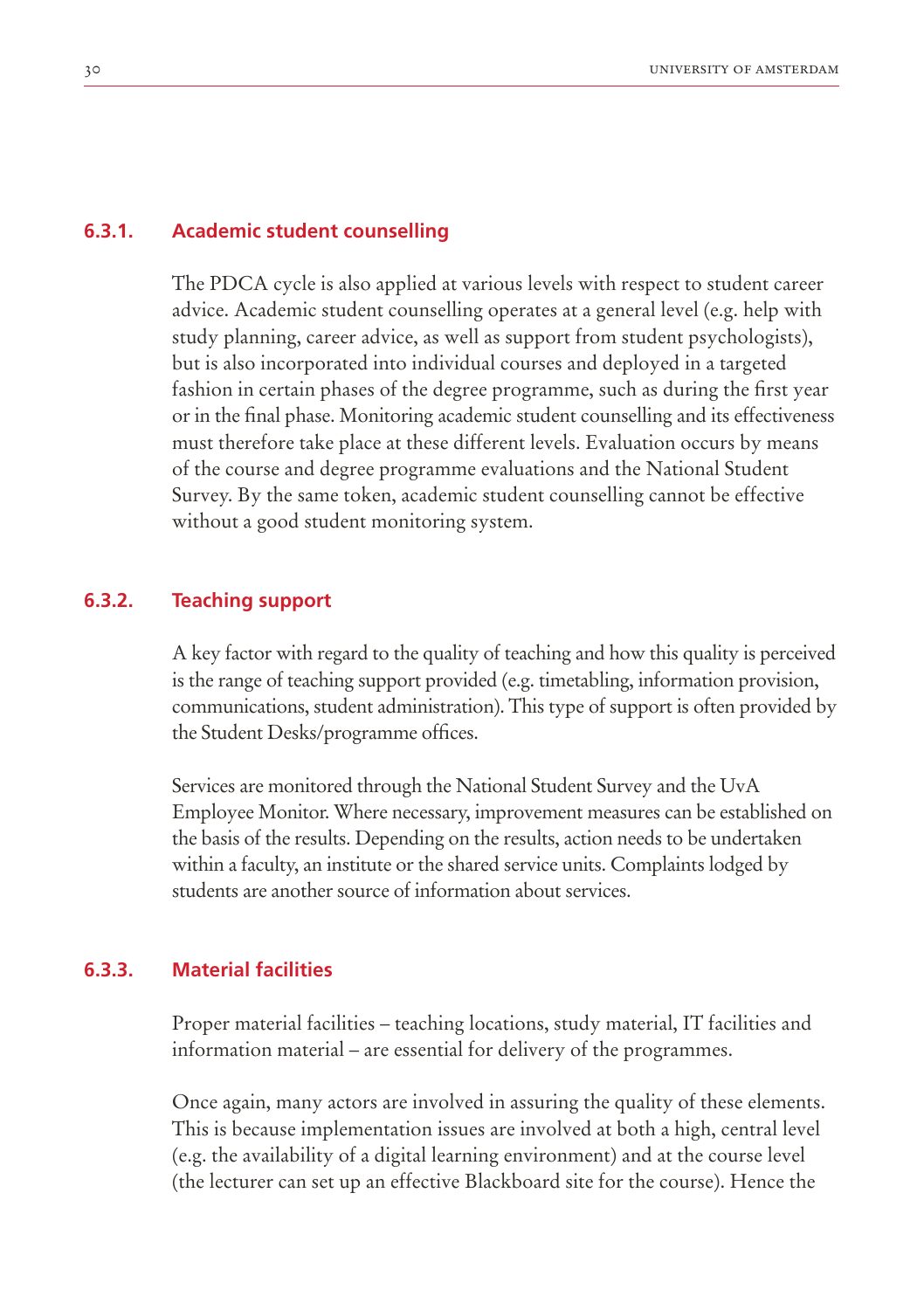importance at all these levels of gathering information about the available facilities so that a targeted inventory can be made of any points for improvement.